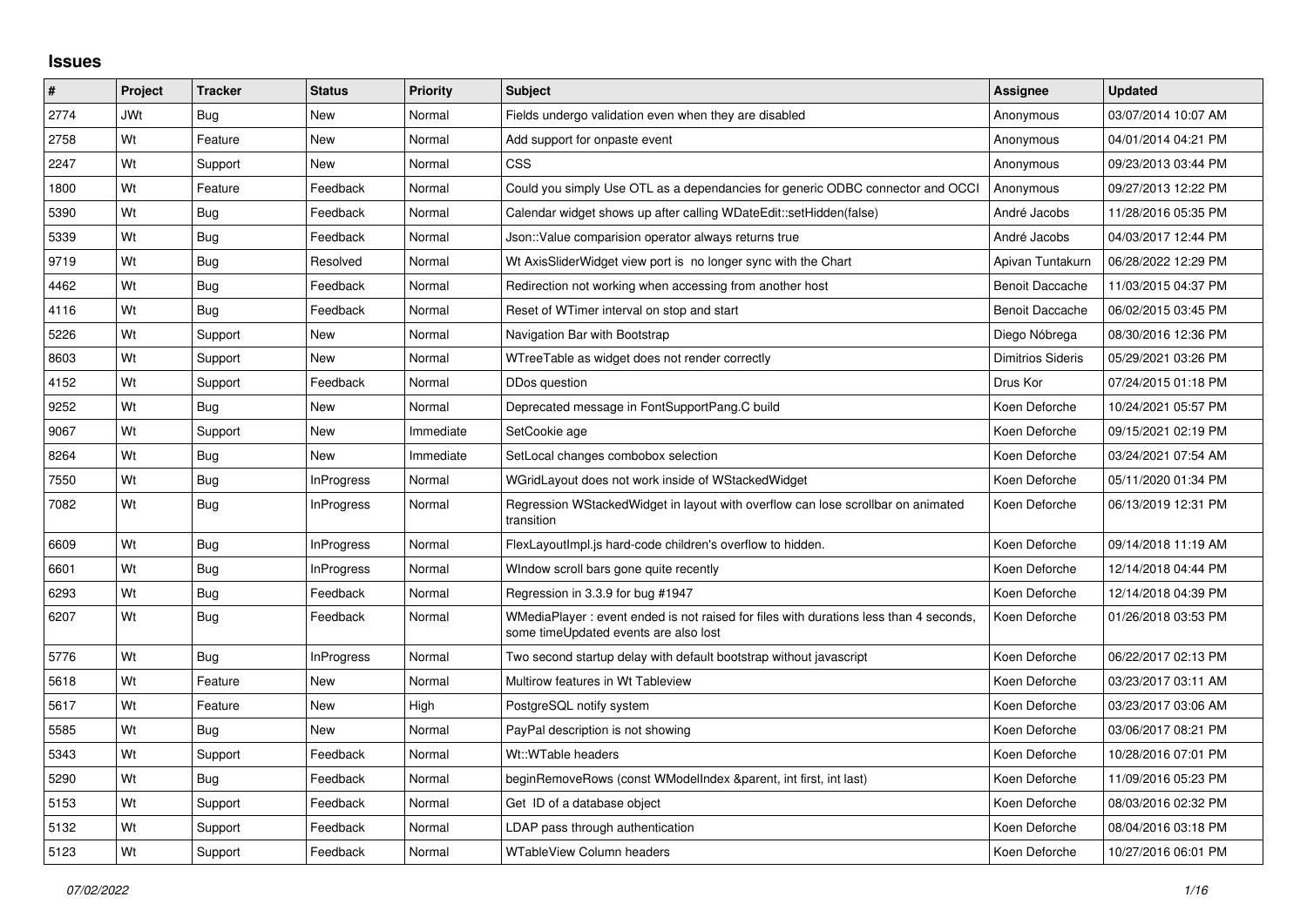| $\vert$ # | Project    | <b>Tracker</b> | <b>Status</b>     | Priority | <b>Subject</b>                                                                                 | <b>Assignee</b> | <b>Updated</b>      |
|-----------|------------|----------------|-------------------|----------|------------------------------------------------------------------------------------------------|-----------------|---------------------|
| 5078      | Wt         | Support        | Feedback          | Normal   | Using a non-modal dialogue in a Table View Delegate                                            | Koen Deforche   | 07/11/2016 02:50 PM |
| 4950      | Wt         | Bug            | Feedback          | Normal   | Render latin characters using WPdfRenderer                                                     | Koen Deforche   | 07/05/2016 02:07 PM |
| 4925      | Wt         | Feature        | New               | Normal   | WTreeView setAlternatingRowColors                                                              | Koen Deforche   | 05/20/2016 10:56 AM |
| 4924      | Wt         | <b>Bug</b>     | Feedback          | Normal   | WApplication                                                                                   | Koen Deforche   | 05/20/2016 04:13 PM |
| 4893      | Wt         | Bug            | Feedback          | High     | Compilation failure against libboost-regex                                                     | Koen Deforche   | 05/05/2016 08:12 PM |
| 4790      | Wt         | <b>Bug</b>     | Feedback          | Normal   | Wt::WObject::addChild() bug                                                                    | Koen Deforche   | 03/21/2016 02:34 PM |
| 4766      | Wt         | <b>Bug</b>     | Feedback          | Normal   | setBorder doesn't affect WCheckBox                                                             | Koen Deforche   | 03/01/2016 09:15 PM |
| 4726      | Wt         | Bug            | Feedback          | Normal   | [wt-3.3.5] WStackedWidget does not span its current widget when an WAnimation is<br>used       | Koen Deforche   | 02/19/2016 11:55 AM |
| 4657      | Wt         | <b>Bug</b>     | Feedback          | Normal   | Returning 404 code in Wt app                                                                   | Koen Deforche   | 01/11/2016 06:30 PM |
| 4534      | Wt         | Bug            | Feedback          | High     | Wt crashes                                                                                     | Koen Deforche   | 11/30/2015 09:56 AM |
| 4533      | Wt         | <b>Bug</b>     | Feedback          | Normal   | [wt-3.3.5-rc1] WTableView signaling order                                                      | Koen Deforche   | 11/05/2015 01:53 PM |
| 4527      | Wt         | Bug            | Feedback          | Normal   | <form> element is not rendered when using progressive bootstrap</form>                         | Koen Deforche   | 11/03/2015 01:18 PM |
| 4492      | Wt         | Bug            | Feedback          | Normal   | WAbstractArea might fire beforeunload event in some versions of Internet Explorer              | Koen Deforche   | 11/09/2015 08:05 AM |
| 4447      | Wt         | <b>Bug</b>     | Feedback          | Normal   | Wt does not work on Mobile Phone Emulator at mobiletest.me                                     | Koen Deforche   | 11/03/2015 04:27 PM |
| 4445      | Wt         | <b>Bug</b>     | Feedback          | Normal   | Wt::Application's require method does not work with Google Adsense                             | Koen Deforche   | 09/08/2015 10:22 PM |
| 4297      | Wt         | <b>Bug</b>     | Feedback          | Normal   | WCartesianChart tooltips do not reflect zoom/pan                                               | Koen Deforche   | 07/29/2015 01:52 AM |
| 4172      | Wt         | Bug            | Feedback          | Normal   | Browser save password prompt                                                                   | Koen Deforche   | 07/02/2015 02:17 PM |
| 4125      | <b>JWt</b> | <b>Bug</b>     | New               | Normal   | WProgressBar not properly worked with WFileUpload at 3.3.4                                     | Koen Deforche   | 05/28/2015 12:21 PM |
| 3927      | Wt         | <b>Bug</b>     | InProgress        | Normal   | [wt-3.3.4 rc2] WMenuItem not rendered correctly when nesting WMenus                            | Koen Deforche   | 11/10/2015 04:10 PM |
| 3892      | <b>JWt</b> | Bug            | <b>InProgress</b> | Normal   | Bug in clicked method of WGoogleMaps?                                                          | Koen Deforche   | 05/06/2015 10:38 PM |
| 3825      | <b>JWt</b> | Bug            | <b>InProgress</b> | Normal   | URL of main menus is malformed                                                                 | Koen Deforche   | 02/26/2015 12:35 PM |
| 3823      | Wt         | Feature        | Feedback          | Normal   | Allow user-defined command line arguments                                                      | Koen Deforche   | 03/02/2015 01:42 PM |
| 3753      | Wt         | Support        | Feedback          | Normal   | Urls with query parameters                                                                     | Koen Deforche   | 03/30/2021 02:14 AM |
| 3714      | Wt         | <b>Bug</b>     | New               | Normal   | Click on checkbox is only emitted when clicking on the text                                    | Koen Deforche   | 12/29/2014 03:57 PM |
| 3698      | Wt         | Bug            | Feedback          | Normal   | Stacking with category chart - anomalies                                                       | Koen Deforche   | 02/17/2015 12:04 AM |
| 3668      | Wt         | <b>Bug</b>     | New               | Normal   | Compilation with -DWT HAVE GNU REGEX needs some patches                                        | Koen Deforche   | 02/16/2015 01:45 PM |
| 3649      | <b>JWt</b> | <b>Bug</b>     | Resolved          | Normal   | Boostrap causes wrong height calculation of a WLineEdit widget inside a collapsible<br>WPanel  | Koen Deforche   | 11/07/2014 04:09 PM |
| 3648      | <b>JWt</b> | <b>Bug</b>     | Resolved          | Low      | WEnvironment.getLibraryVersion() is stuck at 3.3.2                                             | Koen Deforche   | 11/07/2014 02:48 PM |
| 3641      | Wt         | Bug            | Feedback          | Normal   | Real text treated as placeholder text in WFormWidget when text is modified<br>programatically. | Koen Deforche   | 02/16/2015 05:47 PM |
| 3583      | Wt         | Bug            | Feedback          | Low      | Wt::WregExp is undocumented                                                                    | Koen Deforche   | 10/14/2014 02:57 PM |
| 3559      | <b>JWt</b> | Bug            | Resolved          | Normal   | WPanel +WAnimation + Firefox problem                                                           | Koen Deforche   | 09/25/2014 01:37 AM |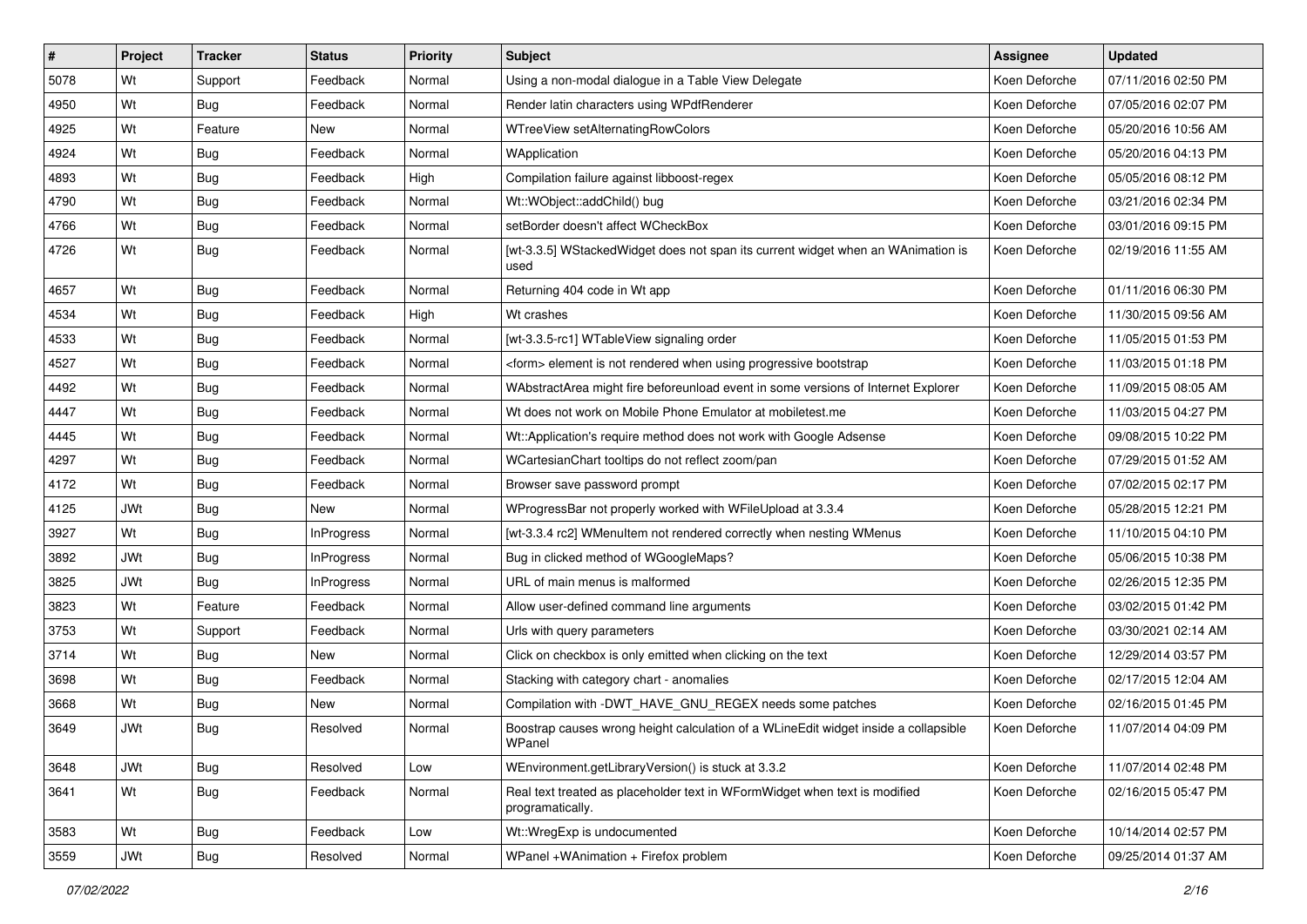| $\vert$ # | Project    | <b>Tracker</b> | <b>Status</b>     | <b>Priority</b> | Subject                                                                                     | Assignee      | <b>Updated</b>      |
|-----------|------------|----------------|-------------------|-----------------|---------------------------------------------------------------------------------------------|---------------|---------------------|
| 3538      | Wt         | Support        | Feedback          | Normal          | Hello World app with dynamic IP address                                                     | Koen Deforche | 10/15/2014 12:25 AM |
| 3506      | Wt         | Feature        | Feedback          | Normal          | Wt based completely on Qt libraries.                                                        | Koen Deforche | 07/07/2015 03:01 PM |
| 3440      | Wt         | Bug            | Feedback          | Normal          | wtwithgt crash and deadlock fix                                                             | Koen Deforche | 10/17/2014 11:43 AM |
| 3432      | Wt         | <b>Bug</b>     | Feedback          | Normal          | wtwithgt $+$ server push = dead lock                                                        | Koen Deforche | 10/17/2014 11:42 AM |
| 3400      | Wt         | Feature        | Feedback          | Normal          | Wt::Dbo::field() with prefix                                                                | Koen Deforche | 01/07/2016 07:50 PM |
| 3294      | Wt         | <b>Bug</b>     | Feedback          | Normal          | WTableView::createExtraHeaderWidget() and WTableView::setHeaderHeight()<br>interaction woes | Koen Deforche | 10/16/2014 01:55 AM |
| 3287      | Wt         | Bug            | Feedback          | Normal          | WebKit WPaintedWidget WAbstractArea problem                                                 | Koen Deforche | 11/11/2014 12:55 PM |
| 3198      | Wt         | Bug            | Feedback          | Normal          | WSortFilterProxyModel does not filter                                                       | Koen Deforche | 06/02/2014 12:23 PM |
| 3168      | Wt         | <b>Bug</b>     | Feedback          | Normal          | server push timeout                                                                         | Koen Deforche | 06/11/2014 04:22 PM |
| 3141      | Wt         | Feature        | <b>InProgress</b> | Normal          | dropzone implementation                                                                     | Koen Deforche | 01/01/2016 06:39 PM |
| 3123      | <b>JWt</b> | Support        | Resolved          | Normal          | Setup Jwt in Netbeans                                                                       | Koen Deforche | 06/11/2014 04:36 PM |
| 3096      | Wt         | <b>Bug</b>     | Feedback          | Normal          | WPanel title bar css issue                                                                  | Koen Deforche | 05/27/2014 04:29 PM |
| 3042      | Wt         | Support        | Feedback          | Normal          | Convert widgets from page to PDF                                                            | Koen Deforche | 05/20/2014 09:43 PM |
| 3027      | Wt         | Bug            | Feedback          | Normal          | Problems with scrolling and row selecting in WTableView                                     | Koen Deforche | 05/13/2014 05:27 PM |
| 2997      | Wt         | Support        | Feedback          | Normal          | Token hash collision                                                                        | Koen Deforche | 05/16/2014 06:05 PM |
| 2939      | Wt         | Support        | Feedback          | Normal          | how to create CheckBoxList                                                                  | Koen Deforche | 04/16/2014 02:59 PM |
| 2916      | Wt         | Bug            | Feedback          | Normal          | SSL Certificate vs SSL Issuer Chain input file                                              | Koen Deforche | 04/12/2014 07:14 PM |
| 2905      | Wt         | Feature        | Feedback          | Normal          | axis autoscale                                                                              | Koen Deforche | 04/15/2014 03:49 PM |
| 2904      | Wt         | Bug            | Feedback          | Normal          | defalut Axis label format                                                                   | Koen Deforche | 05/27/2014 04:29 PM |
| 2900      | Wt         | Bug            | Feedback          | Normal          | Wt::WApplication::setConfirmCloseMessage()                                                  | Koen Deforche | 05/27/2014 04:29 PM |
| 2897      | Wt         | Support        | Feedback          | Normal          | Inter-process communication using POST requests                                             | Koen Deforche | 04/14/2014 12:24 PM |
| 2801      | Wt         | <b>Bug</b>     | Feedback          | Normal          | Hide with setHidden and a Animation don't work                                              | Koen Deforche | 03/26/2015 09:56 AM |
| 2795      | Wt         | Feature        | Feedback          | Normal          | Provide a "Wt for Ruby on Rails users" Document                                             | Koen Deforche | 03/11/2014 11:37 AM |
| 2713      | Wt         | Support        | Feedback          | Normal          | Probably a linking error                                                                    | Koen Deforche | 03/04/2014 10:19 AM |
| 2698      | Wt         | Feature        | New               | Normal          | WNavigationBar polished team support                                                        | Koen Deforche | 04/01/2014 04:21 PM |
| 2686      | Wt         | Support        | Feedback          | Normal          | svg image format conversion tool to wpainter commands                                       | Koen Deforche | 02/19/2014 01:10 PM |
| 2681      | Wt         | Support        | Feedback          | Normal          | Firefox with long polling, triggerUpdate triggered on Firefox after long time               | Koen Deforche | 02/17/2014 03:42 PM |
| 2652      | Wt         | <b>Bug</b>     | New               | Normal          | wrong layout for initially disabled radio-buttons                                           | Koen Deforche | 02/10/2014 11:54 AM |
| 2604      | Wt         | <b>Bug</b>     | Feedback          | Normal          | WTableview error in IE 9                                                                    | Koen Deforche | 03/12/2014 06:11 PM |
| 2584      | JWt        | <b>Bug</b>     | New               | Normal          | WTableView does not show header tooltip                                                     | Koen Deforche | 02/09/2014 09:37 PM |
| 2582      | Wt         | Bug            | Feedback          | Normal          | Internal path link do not work                                                              | Koen Deforche | 02/06/2014 06:26 PM |
| 2571      | Wt         | Bug            | Feedback          | Normal          | AuthWidget::letUpdatePassword dialog grows and grows?                                       | Koen Deforche | 03/12/2014 06:12 PM |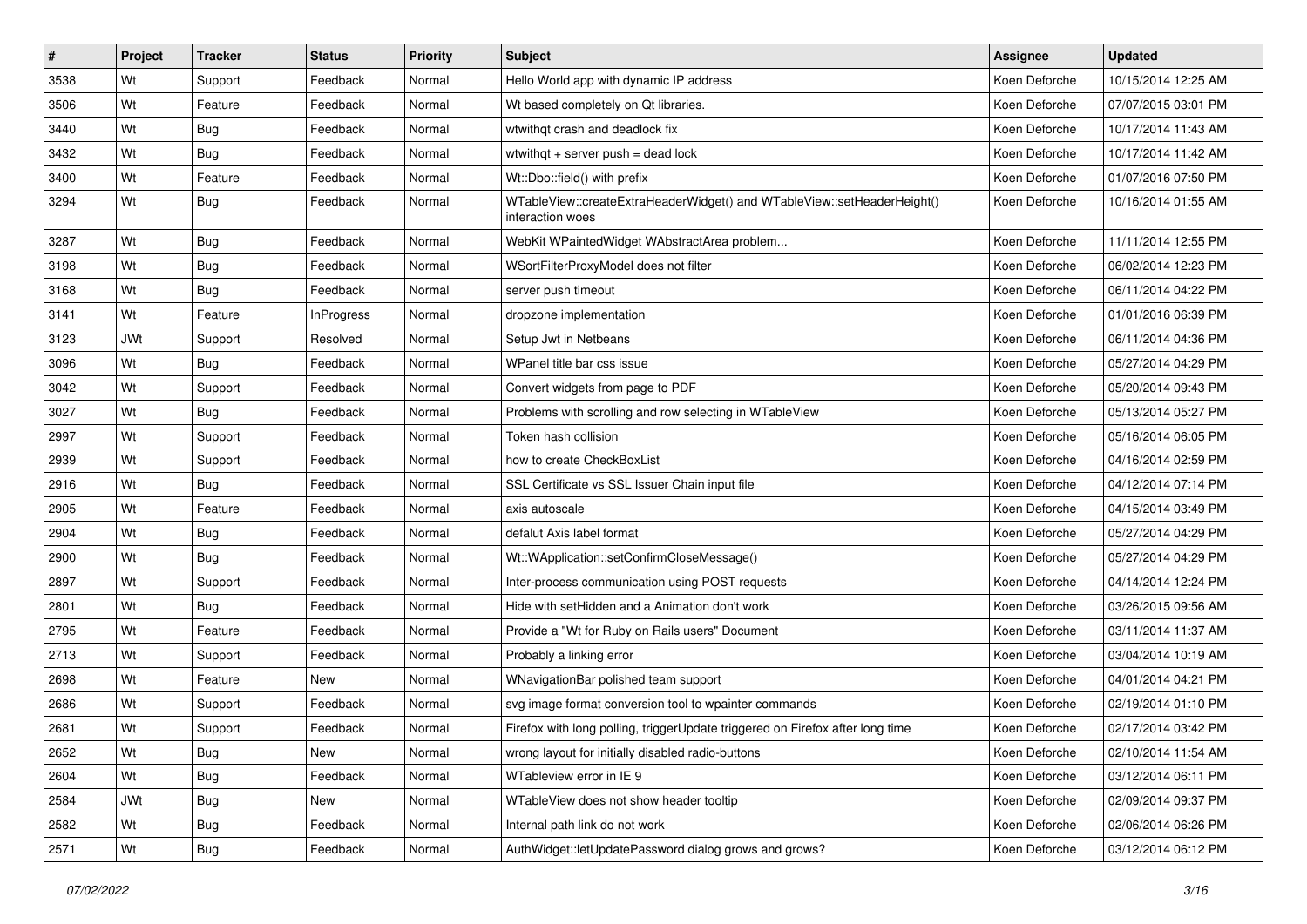| #    | Project    | <b>Tracker</b> | <b>Status</b>     | <b>Priority</b> | <b>Subject</b>                                                                                                                | Assignee      | <b>Updated</b>      |
|------|------------|----------------|-------------------|-----------------|-------------------------------------------------------------------------------------------------------------------------------|---------------|---------------------|
| 2535 | Wt         | Bug            | Feedback          | Normal          | Reloading ptr <c> in a std::map database</c>                                                                                  | Koen Deforche | 05/28/2014 09:16 PM |
| 2524 | <b>JWt</b> | Bug            | Feedback          | Normal          | slow open on firefox and ie                                                                                                   | Koen Deforche | 12/27/2013 12:31 PM |
| 2517 | <b>JWt</b> | Feature        | New               | Normal          | Add websockets support                                                                                                        | Koen Deforche | 12/16/2013 03:49 PM |
| 2513 | Wt         | Feature        | Feedback          | Normal          | MySQL stored procedures                                                                                                       | Koen Deforche | 03/05/2015 11:06 PM |
| 2509 | Wt         | Support        | Feedback          | Normal          | After page reload (key F5 in Chrome and Firefox) cookie with session is lost although<br>remember me was checked during login | Koen Deforche | 12/10/2013 11:48 PM |
| 2506 | Wt         | Bug            | InProgress        | Low             | "columns are not aligned under the titles" issue using WTableView with scrollbars<br>inside layout in IE                      | Koen Deforche | 02/20/2014 01:53 PM |
| 2418 | Wt         | Support        | Feedback          | Normal          | help with handlePathChange and the back button                                                                                | Koen Deforche | 12/06/2013 05:24 PM |
| 2319 | <b>JWt</b> | Bug            | Feedback          | Normal          | progressive bootstrap error: unusable application state following enableAjax ()                                               | Koen Deforche | 10/21/2013 06:15 PM |
| 2318 | <b>JWt</b> | Feature        | Feedback          | Normal          | Members of eu.webtoolkit.jwt.Configuration should be protected, not private                                                   | Koen Deforche | 10/15/2013 10:48 PM |
| 2314 | Wt         | Support        | Feedback          | Normal          | Getting Up And Running on a Hostgator (SEO Hosting) VPS - Cent OS                                                             | Koen Deforche | 10/13/2013 09:03 PM |
| 2218 | Wt         | Bug            | Feedback          | Normal          | Auth Module: Lost Password Expired Token Message: Ill Formed                                                                  | Koen Deforche | 03/12/2014 06:14 PM |
| 2217 | Wt         | Bug            | Feedback          | Normal          | Auth Module: Lost Password / Update Password Screen III Formed                                                                | Koen Deforche | 03/12/2014 06:14 PM |
| 2174 | Wt         | Support        | Feedback          | Normal          | Trouble running tutorial5.C                                                                                                   | Koen Deforche | 09/23/2013 01:53 PM |
| 2170 | Wt         | Feature        | Feedback          | Normal          | Progress bar with infinite loop                                                                                               | Koen Deforche | 09/12/2013 12:39 PM |
| 2157 | Wt         | Support        | Feedback          | Normal          | Display Database Results                                                                                                      | Koen Deforche | 08/27/2013 11:48 AM |
| 2156 | Wt         | Support        | Feedback          | Normal          | Switch between sqlite and postgre                                                                                             | Koen Deforche | 09/04/2013 09:44 PM |
| 2102 | Wt         | Feature        | New               | Normal          | WWidget: please add a method WWidget::scrollTo(WLength w, WLength y), or<br>scrollTo( int x, int y)                           | Koen Deforche | 08/11/2013 03:21 PM |
| 2065 | Wt         | Support        | Feedback          | Normal          | Failure to locate library file                                                                                                | Koen Deforche | 08/13/2013 04:16 AM |
| 2046 | Wt         | Support        | <b>InProgress</b> | Normal          | Navigation bar with autopopup submenu                                                                                         | Koen Deforche | 02/24/2014 05:59 PM |
| 2025 | <b>JWt</b> | <b>Bug</b>     | New               | High            | Dependency with VecMath 1.5.2 is missing                                                                                      | Koen Deforche | 10/14/2013 09:34 PM |
| 1990 | Wt         | Feature        | Feedback          | Normal          | show image ondemand                                                                                                           | Koen Deforche | 06/25/2013 04:47 PM |
| 1985 | Wt         | Bug            | Feedback          | Normal          | WPanel expand/collapse broken with Bootstrap responsive features                                                              | Koen Deforche | 06/24/2013 12:45 PM |
| 1944 | Wt         | Feature        | New               | High            | Customize WMenu                                                                                                               | Koen Deforche | 02/24/2014 06:36 PM |
| 1912 | Wt         | Feature        | New               | Normal          | Javascript blur event not receicved in IE 10 for a div with tabindex=0 when clicking in<br>the div                            | Koen Deforche | 02/18/2014 11:20 PM |
| 1905 | Wt         | Feature        | <b>InProgress</b> | Normal          | TinyMCE 4.0 support                                                                                                           | Koen Deforche | 04/01/2014 04:21 PM |
| 1890 | <b>JWt</b> | <b>Bug</b>     | Feedback          | Normal          | Regression of animated WDialog                                                                                                | Koen Deforche | 10/16/2013 06:04 PM |
| 1884 | Wt         | <b>Bug</b>     | <b>InProgress</b> | High            | WServer post and stop - does not push the GUI updates to the client                                                           | Koen Deforche | 03/09/2015 11:28 PM |
| 1866 | Wt         | Bug            | New               | Low             | Incorrect styling of bootstrap-themed tabs without javascript                                                                 | Koen Deforche | 09/10/2013 11:09 AM |
| 1844 | Wt         | Feature        | Feedback          | Normal          | WModelIndex                                                                                                                   | Koen Deforche | 06/05/2013 08:52 PM |
| 1836 | <b>JWt</b> | Support        | Feedback          | Normal          | IOException on WebResponse.flush() when using animations                                                                      | Koen Deforche | 10/14/2013 10:52 PM |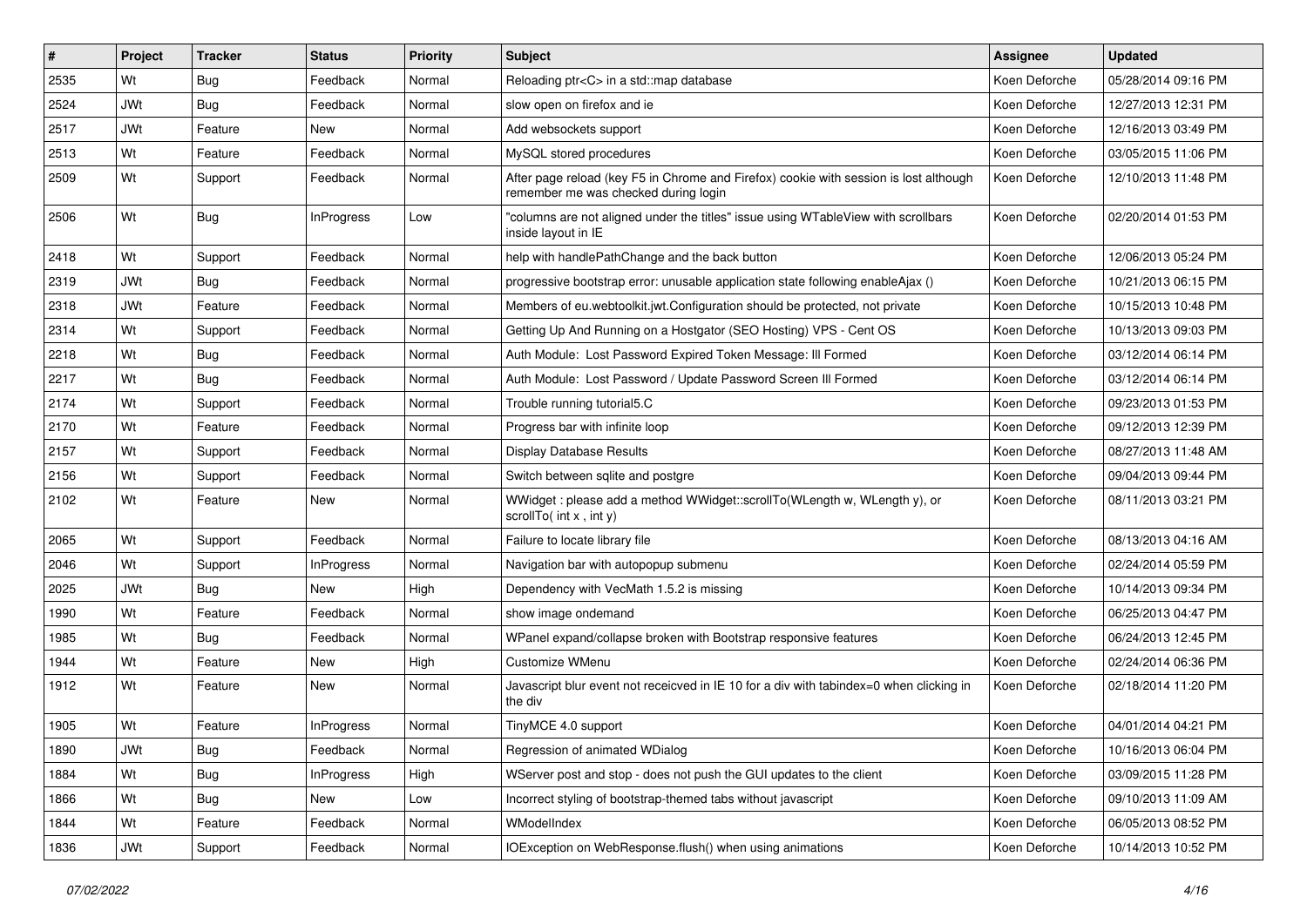| $\pmb{\#}$ | Project    | <b>Tracker</b> | <b>Status</b>     | <b>Priority</b> | <b>Subject</b>                                                                          | <b>Assignee</b> | <b>Updated</b>      |
|------------|------------|----------------|-------------------|-----------------|-----------------------------------------------------------------------------------------|-----------------|---------------------|
| 1707       | Wt         | Feature        | New               | Normal          | internationalization                                                                    | Koen Deforche   | 08/01/2013 09:41 PM |
| 1601       | Wt         | Bug            | <b>New</b>        | Normal          | Wt Ui Creation                                                                          | Koen Deforche   | 02/11/2013 07:07 AM |
| 1595       | Wt         | Feature        | New               | High            | WTreeView, WTableVew - start drag-n-drop on mouseWentDown                               | Koen Deforche   | 11/30/2012 10:40 AM |
| 1522       | Wt         | Bug            | Feedback          | Normal          | [Wt 3.2.2] [Postgresql] statement not recycled after exception while .remove()          | Koen Deforche   | 12/15/2012 10:09 PM |
| 1519       | Wt         | Feature        | Feedback          | Normal          | WPainter:: Image and https                                                              | Koen Deforche   | 12/15/2012 09:57 PM |
| 1490       | Wt         | Feature        | <b>InProgress</b> | Normal          | WTableView: add option to prevent it from listening on click event                      | Koen Deforche   | 10/22/2012 12:05 PM |
| 1479       | Wt         | <b>Bug</b>     | <b>InProgress</b> | Normal          | [Wt::Dbo] [PostgresSQL] ptr.modify() : clear on collection                              | Koen Deforche   | 03/09/2015 11:47 AM |
| 1449       | Wt         | Bug            | Feedback          | Normal          | Invalid read of size 8                                                                  | Koen Deforche   | 11/02/2012 07:47 PM |
| 1446       | Wt         | Bug            | <b>InProgress</b> | Low             | setBodyClass seems not to work on iPhone's Safari                                       | Koen Deforche   | 10/02/2012 09:39 AM |
| 1396       | Wt         | <b>Bug</b>     | Feedback          | Normal          | configure bug in winst PKG_CHECK_MODULES(libpng                                         | Koen Deforche   | 02/23/2014 01:56 PM |
| 1376       | <b>JWt</b> | Bug            | <b>InProgress</b> | Normal          | Documentation bug: boost::any() in WAbstractItemModel                                   | Koen Deforche   | 10/23/2012 09:09 AM |
| 1356       | Wt         | Feature        | <b>InProgress</b> | Normal          | WApplication::bind() protection layer issue                                             | Koen Deforche   | 02/05/2013 10:18 AM |
| 1347       | Wt         | Bug            | <b>InProgress</b> | Normal          | Pasting a control character into a WLineEdit causes lockup                              | Koen Deforche   | 02/24/2014 05:47 PM |
| 1329       | Wt         | Support        | Feedback          | Normal          | Prevent "Back"-Navigation                                                               | Koen Deforche   | 06/21/2012 08:11 AM |
| 1324       | Wt         | Bug            | Feedback          | Normal          | Positioning Issue - Wt::WDialog::positionAt()                                           | Koen Deforche   | 11/01/2012 01:58 PM |
| 1319       | Wt         | Support        | Feedback          | Normal          | WMediaPlayer resources error in 3.2.1                                                   | Koen Deforche   | 06/07/2012 04:06 PM |
| 1250       | <b>JWt</b> | Bug            | <b>InProgress</b> | Normal          | strange behaviour with drag and drop $+$ changing widget parent                         | Koen Deforche   | 07/06/2012 12:37 PM |
| 1226       | <b>JWt</b> | Bug            | Feedback          | Normal          | Some X-axis opions are ignored for category charts                                      | Koen Deforche   | 04/11/2012 10:46 PM |
| 1218       | Wt         | Feature        | New               | Normal          | Url's in header of WStandardItemModel                                                   | Koen Deforche   | 04/03/2012 12:14 PM |
| 1205       | Wt         | Feature        | <b>InProgress</b> | Normal          | DEFAULT values (db serverside) for table fields                                         | Koen Deforche   | 10/15/2012 10:56 AM |
| 1201       | Wt         | Feature        | InProgress        | Normal          | Initialize WRasterImage from raw data                                                   | Koen Deforche   | 10/15/2012 10:55 AM |
| 1138       | Wt         | Feature        | <b>InProgress</b> | Normal          | WInteractWidget for table rows etc.                                                     | Koen Deforche   | 01/24/2012 09:36 AM |
| 1062       | Wt         | Feature        | <b>InProgress</b> | Normal          | WCompositeWidget::setImplementation is not reftected when Javascript version is<br>used | Koen Deforche   | 11/25/2011 04:31 PM |
| 1049       | Wt         | Feature        | Feedback          | Normal          | preventDefaultAction should be owned by SignalBase?                                     | Koen Deforche   | 11/17/2011 08:53 AM |
| 973        | Wt         | Feature        | Feedback          | Normal          | WSpinBox + WValidator                                                                   | Koen Deforche   | 09/23/2011 03:19 PM |
| 965        | Wt         | Feature        | New               | Normal          | ItemIsDirty implementation                                                              | Koen Deforche   | 10/15/2012 10:55 AM |
| 929        | Wt         | Feature        | Feedback          | Normal          | Scrolling DIV on IPHONE and IPAD                                                        | Koen Deforche   | 08/01/2011 10:54 AM |
| 883        | Wt         | Feature        | Feedback          | Normal          | WDateTime: local time                                                                   | Koen Deforche   | 07/15/2011 12:26 AM |
| 875        | Wt         | Feature        | Feedback          | Normal          | container to catch signals                                                              | Koen Deforche   | 08/25/2011 11:50 AM |
| 841        | Wt         | Bug            | New               | Normal          | exposedSignals_does not track id changes                                                | Koen Deforche   | 06/16/2011 02:53 PM |
| 743        | Wt         | <b>Bug</b>     | New               | Urgent          | add getCenter() to WGoogleMAp                                                           | Koen Deforche   | 03/02/2011 09:14 PM |
| 630        | Wt         | <b>Bug</b>     | Feedback          | Normal          | WTreeView, WTableView improvements                                                      | Koen Deforche   | 12/20/2010 03:31 PM |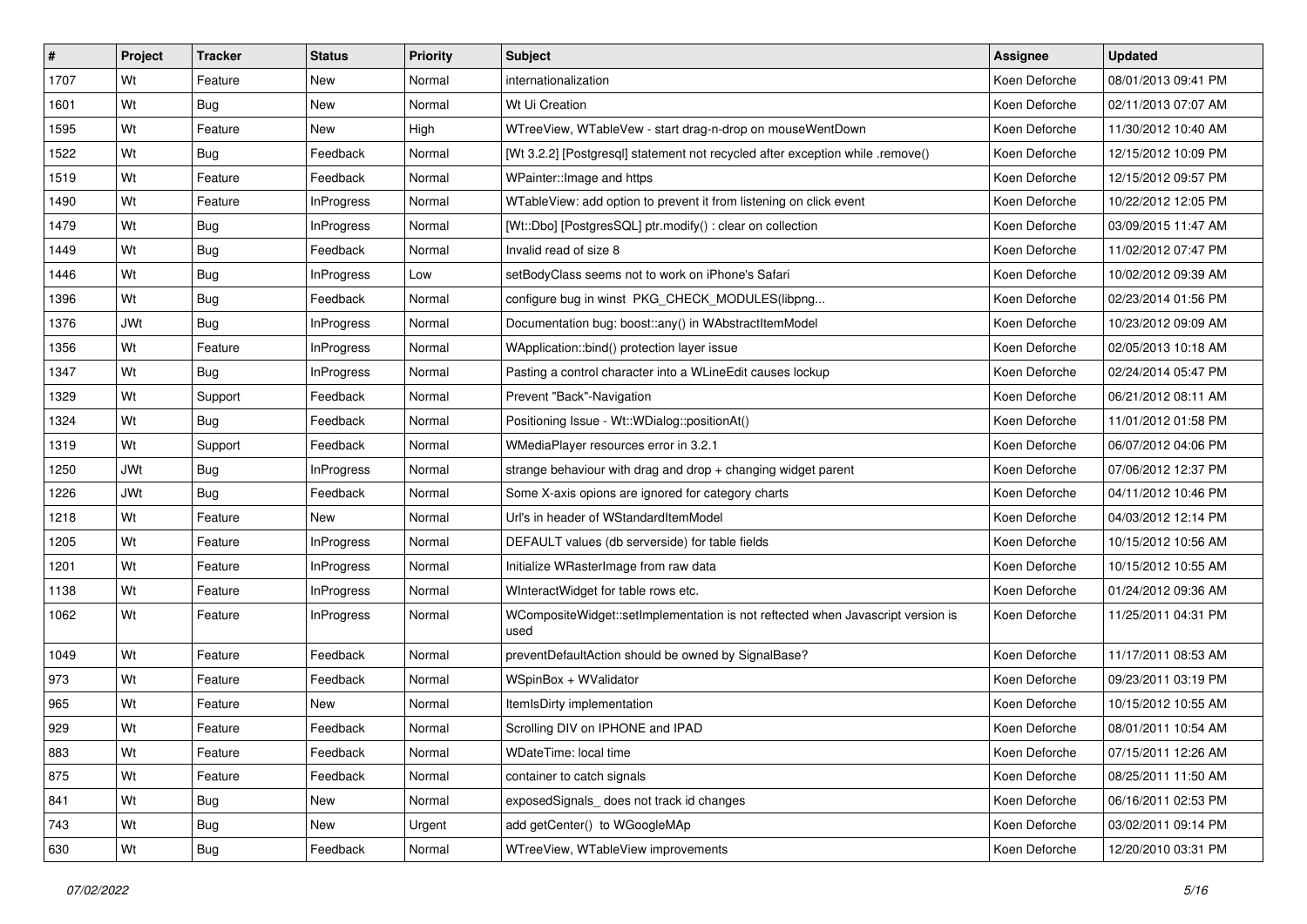| $\sharp$ | Project    | <b>Tracker</b> | <b>Status</b>     | <b>Priority</b> | Subject                                                                      | Assignee                | <b>Updated</b>      |
|----------|------------|----------------|-------------------|-----------------|------------------------------------------------------------------------------|-------------------------|---------------------|
| 584      | <b>JWt</b> | Bug            | <b>InProgress</b> | Normal          | composer example: file upload is not concurrent                              | Koen Deforche           | 10/20/2011 03:28 PM |
| 556      | Wt         | Feature        | <b>New</b>        | Normal          | WGoogleMap markers customization                                             | Koen Deforche           | 10/11/2010 02:26 PM |
| 457      | <b>JWt</b> | Bug            | <b>InProgress</b> | Normal          | Drag & Drop - Bootstrap                                                      | Koen Deforche           | 08/23/2010 12:51 PM |
| 456      | Wt         | Feature        | New               | Normal          | WSharedProxyModel: share abstract item models between applications           | Koen Deforche           | 11/21/2012 03:30 PM |
| 373      | Wt         | Bug            | <b>New</b>        | Normal          | Wt Loading Indicator reentrant emit                                          | Koen Deforche           | 05/25/2010 01:33 PM |
| 299      | Wt         | Feature        | New               | Normal          | WCaptcha needed                                                              | Koen Deforche           | 02/16/2010 11:49 AM |
| 297      | Wt         | Feature        | New               | Low             | WTextArea default style improvement                                          | Koen Deforche           | 02/15/2010 03:20 PM |
| 272      | Wt         | Feature        | New               | Normal          | WLogger lacks file rerouting and file joint logging                          | Koen Deforche           | 01/18/2010 10:45 PM |
| 247      | Wt         | Feature        | New               | Low             | A CMake script to generate a new project file                                | Koen Deforche           | 12/23/2009 01:56 PM |
| 206      | Wt         | Feature        | <b>New</b>        | Normal          | Provided access to sanitized argc and argv values in WEnvironment            | Koen Deforche           | 12/10/2009 02:12 PM |
| 5768     | Wt         | Feature        | New               | Normal          | CMake: Export Wt package                                                     | Konstantin<br>Podsvirov | 09/13/2017 12:07 PM |
| 9522     | <b>JWt</b> | <b>Bug</b>     | <b>New</b>        | Normal          | Java Jwt documentation links are broken                                      | Korneel Dumon           | 12/17/2021 05:37 PM |
| 9116     | <b>JWt</b> | Feature        | New               | Normal          | Support long file sizes in WResource                                         | Korneel Dumon           | 03/11/2022 11:07 AM |
| 9106     | Wt         | Bug            | <b>InProgress</b> | Normal          | Wt with websockets can leak WebRequests and file descriptors at session exit | Korneel Dumon           | 03/10/2022 04:34 PM |
| 8732     | Wt         | Support        | New               | Normal          | Continuous Plotting of Live data on WCartesianChart                          | Korneel Dumon           | 07/06/2021 05:38 PM |
| 8005     | Wt         | Feature        | New               | Normal          | Custom Query in DBO                                                          | Korneel Dumon           | 01/28/2021 10:18 AM |
| 7740     | Wt         | Support        | <b>New</b>        | Normal          | setValueStyleClass has no visual effect                                      | Korneel Dumon           | 04/13/2021 12:16 PM |
| 6348     | Wt         | Support        | New               | Normal          | Wt::WFileUpload::setDisplayWidget                                            | Korneel Dumon           | 05/02/2018 05:37 PM |
| 6160     | Wt         | Feature        | <b>InProgress</b> | Normal          | WFileDropWidget fallback to WFileUpload for mobile                           | Korneel Dumon           | 11/22/2017 10:09 AM |
| 3244     | Wt         | Bug            | New               | Normal          | Add example using Twitter Bootstrap 3 grid layout                            | Korneel Dumon           | 06/04/2014 07:53 PM |
| 2778     | <b>JWt</b> | Feature        | Resolved          | Normal          | larger area for axis labels in 3D charts                                     | Korneel Dumon           | 06/04/2014 04:54 PM |
| 2088     | <b>JWt</b> | Bug            | Feedback          | High            | Legend not visible for scatter and surface plots                             | Korneel Dumon           | 10/14/2013 09:30 PM |
| 2086     | <b>JWt</b> | Bug            | Resolved          | High            | No API to ignore values in bar chart series                                  | Korneel Dumon           | 06/04/2014 04:53 PM |
| 2044     | <b>JWt</b> | Bug            | Resolved          | High            | No API to set angles and zoom levels for 3D charts                           | Korneel Dumon           | 06/04/2014 04:51 PM |
| 8893     | <b>JWt</b> | Feature        | New               | Normal          | Port Dbo forms to JWt                                                        | Loeka Rogge             | 03/11/2022 11:07 AM |
| 3266     | Wt         | Bug            | Feedback          | Normal          | can not set new layout                                                       | Michael Vilsker         | 06/25/2014 02:44 PM |
| 2861     | Wt         | Bug            | Feedback          | Normal          | Mysql And MariaDB Query And Tuple                                            | <b>Michael Vilsker</b>  | 05/27/2014 04:29 PM |
| 5597     | Wt         | Bug            | InProgress        | Normal          | setTransient on WPopupWidget not effective on iOS                            | Michiel Derhaeg         | 04/03/2017 03:35 PM |
| 4656     | Wt         | Feature        | <b>InProgress</b> | Low             | Touch event handling in Wt widgets                                           | Michiel Derhaeg         | 02/22/2017 10:39 AM |
| 6070     | Wt         | Feature        | New               | Normal          | HTML5 geolocation                                                            | Osman Zakir             | 10/29/2017 03:41 PM |
| 6069     | Wt         | Feature        | New               | Normal          | Google Maps geolocation API                                                  | Osman Zakir             | 10/28/2017 11:43 PM |
| 5943     | Wt         | Support        | New               | Normal          | Tutorials and Documentation - If possible, please improve                    | Osman Zakir             | 09/21/2017 05:42 PM |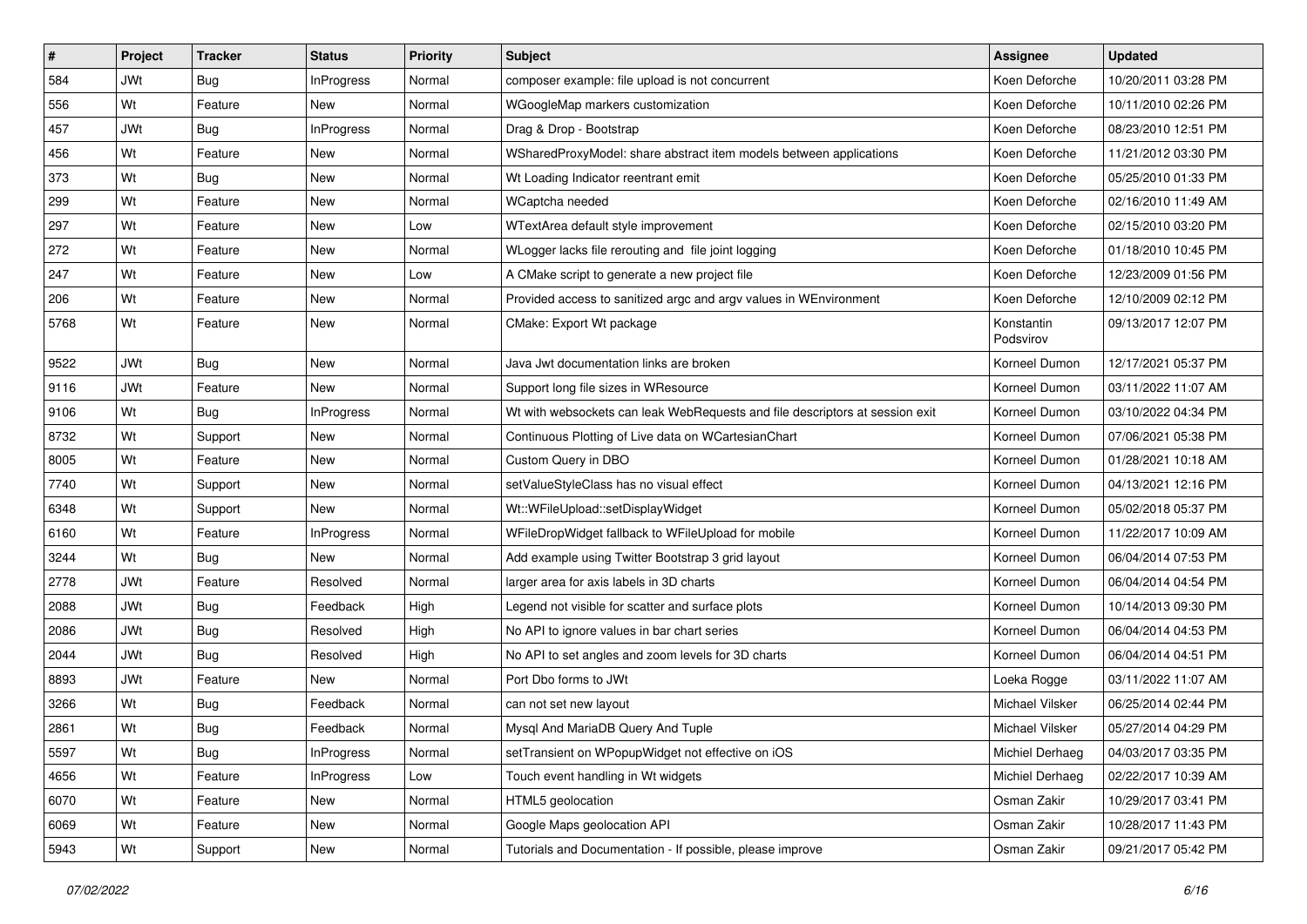| #     | Project    | <b>Tracker</b> | <b>Status</b>     | <b>Priority</b> | Subject                                                                                                       | <b>Assignee</b>       | <b>Updated</b>      |
|-------|------------|----------------|-------------------|-----------------|---------------------------------------------------------------------------------------------------------------|-----------------------|---------------------|
| 5755  | Wt         | Feature        | New               | Normal          | Google Maps geolocation API                                                                                   | Osman Zakir           | 06/08/2017 02:00 PM |
| 1065  | JWt        | Bug            | Feedback          | Normal          | WMessageBox.show problem in JWt SimpleChat example                                                            | Pieter Libin          | 11/23/2011 08:56 PM |
| 1047  | JWt        | <b>Bug</b>     | <b>InProgress</b> | Low             | WTextEdit. NullPointerException in 2nd rendering phase                                                        | Pieter Libin          | 11/23/2011 01:18 PM |
| 462   | <b>JWt</b> | <b>Bug</b>     | New               | Normal          | WPopupMenu is broken                                                                                          | Pieter Libin          | 10/29/2010 02:16 PM |
| 1825  | Wt         | Feature        | <b>InProgress</b> | Normal          | Stream webcam video with WMediaPlayer                                                                         | Pieter Verberck       | 06/06/2013 01:14 PM |
| 10362 | Wt         | <b>Bug</b>     | Resolved          | Normal          | WPanel::setCollapsed segfaults with WBootstrap5Theme                                                          | <b>Roel Standaert</b> | 06/28/2022 12:29 PM |
| 10348 | Wt         | Bug            | Resolved          | Normal          | Postgres: reentrant statement use with bound parameters results in "Binding too many<br>parameters" exception | Roel Standaert        | 06/28/2022 12:29 PM |
| 10341 | Wt         | Bug            | Resolved          | Normal          | JavaScript validators don't take input mask into account                                                      | Roel Standaert        | 06/28/2022 12:29 PM |
| 10254 | Wt         | Improvements   | Resolved          | Normal          | Remove Skia                                                                                                   | <b>Roel Standaert</b> | 05/11/2022 12:28 PM |
| 10248 | Wt         | Improvements   | Resolved          | Normal          | Bite the bullet and purge tabs from Wt source code                                                            | Roel Standaert        | 05/30/2022 08:59 AM |
| 10019 | Wt         | <b>Bug</b>     | Resolved          | Normal          | Follow up issue for issue #9922: Empty server pushes are not properly discarded                               | Roel Standaert        | 05/11/2022 12:28 PM |
| 9861  | Wt         | Feature        | Resolved          | Normal          | Build wtwithqt with Qt 6                                                                                      | <b>Roel Standaert</b> | 06/28/2022 04:52 PM |
| 9596  | Wt         | Bug            | <b>InProgress</b> | Normal          | Possible regression with Wt Dbo floating-point precision (Postgres backend)                                   | <b>Roel Standaert</b> | 03/10/2022 03:23 PM |
| 9595  | Wt         | <b>Bug</b>     | <b>InProgress</b> | Normal          | Consider improvements to Wt Dbo floating-point round-trip/precision (Postgres<br>backend)                     | Roel Standaert        | 03/10/2022 03:24 PM |
| 8804  | <b>JWt</b> | Bug            | New               | Low             | WMenu signal not exposed after unbinding and rebinding the Widget                                             | Roel Standaert        | 07/14/2021 10:44 AM |
| 8801  | Wt         | Improvements   | <b>InProgress</b> | Normal          | Adopt a policy for the minimum version of main dependencies                                                   | Roel Standaert        | 03/10/2022 03:24 PM |
| 7687  | Wt         | Bug            | Feedback          | Normal          | OIDC example not redirecting to authorization endpoint with Javascript enabled                                | <b>Roel Standaert</b> | 06/22/2021 10:21 AM |
| 7228  | Wt         | Feature        | InProgress        | Normal          | Mobile Usability for TimeEdit & DateEdit                                                                      | Roel Standaert        | 06/29/2022 02:03 PM |
| 7054  | Wt         | Bug            | <b>InProgress</b> | Normal          | WTableView can lose synchronization during resize and display "Loading" when data<br>is available             | Roel Standaert        | 05/31/2019 09:51 AM |
| 6722  | Wt         | <b>Bug</b>     | New               | Normal          | high number of bar charts failure                                                                             | Roel Standaert        | 11/12/2018 05:10 PM |
| 6213  | Wt         | <b>Bug</b>     | New               | Normal          | bootstrap progress-bar does not update correctly                                                              | Roel Standaert        | 01/22/2018 12:48 PM |
| 6028  | Wt         | Bug            | New               | Normal          | ItemIsXHTMLText flag in WAbstractChartModel causes crash when chart is rendered                               | Roel Standaert        | 10/19/2017 08:33 PM |
| 5971  | Wt         | Bug            | Feedback          | High            | Wt Error                                                                                                      | Roel Standaert        | 10/18/2017 05:52 PM |
| 5914  | Wt         | <b>Bug</b>     | New               | High            | Wt internal error; code: undefined, description: b.find().get().lastChild is null                             | <b>Roel Standaert</b> | 09/18/2017 01:16 PM |
| 5649  | Wt         | Feature        | New               | Normal          | Add an API to WIOService to cancel scheduled tasks                                                            | Roel Standaert        | 04/11/2017 01:26 PM |
| 5559  | Wt         | Bug            | Feedback          | Normal          | Server push - concurrency issue                                                                               | Roel Standaert        | 01/16/2018 02:41 PM |
| 5555  | Wt         | Bug            | <b>InProgress</b> | Urgent          | <b>WVBoxLayout WMediaPlayer</b>                                                                               | Roel Standaert        | 02/27/2017 07:15 PM |
| 4981  | Wt         | Support        | New               | Normal          | WTreeView + multiline items                                                                                   | Roel Standaert        | 02/21/2018 04:37 PM |
| 4974  | Wt         | Bug            | Feedback          | Normal          | WLoadingIndicator does not show up when using WebSockets                                                      | Roel Standaert        | 04/03/2017 10:57 AM |
| 4948  | Wt         | Feature        | <b>InProgress</b> | Normal          | WPanel collapse icons hard coded                                                                              | Roel Standaert        | 07/05/2016 02:04 PM |
| 4936  | Wt         | Bug            | Feedback          | Normal          | Dbo backend reconnect and reentract statement exception                                                       | Roel Standaert        | 07/13/2016 05:36 PM |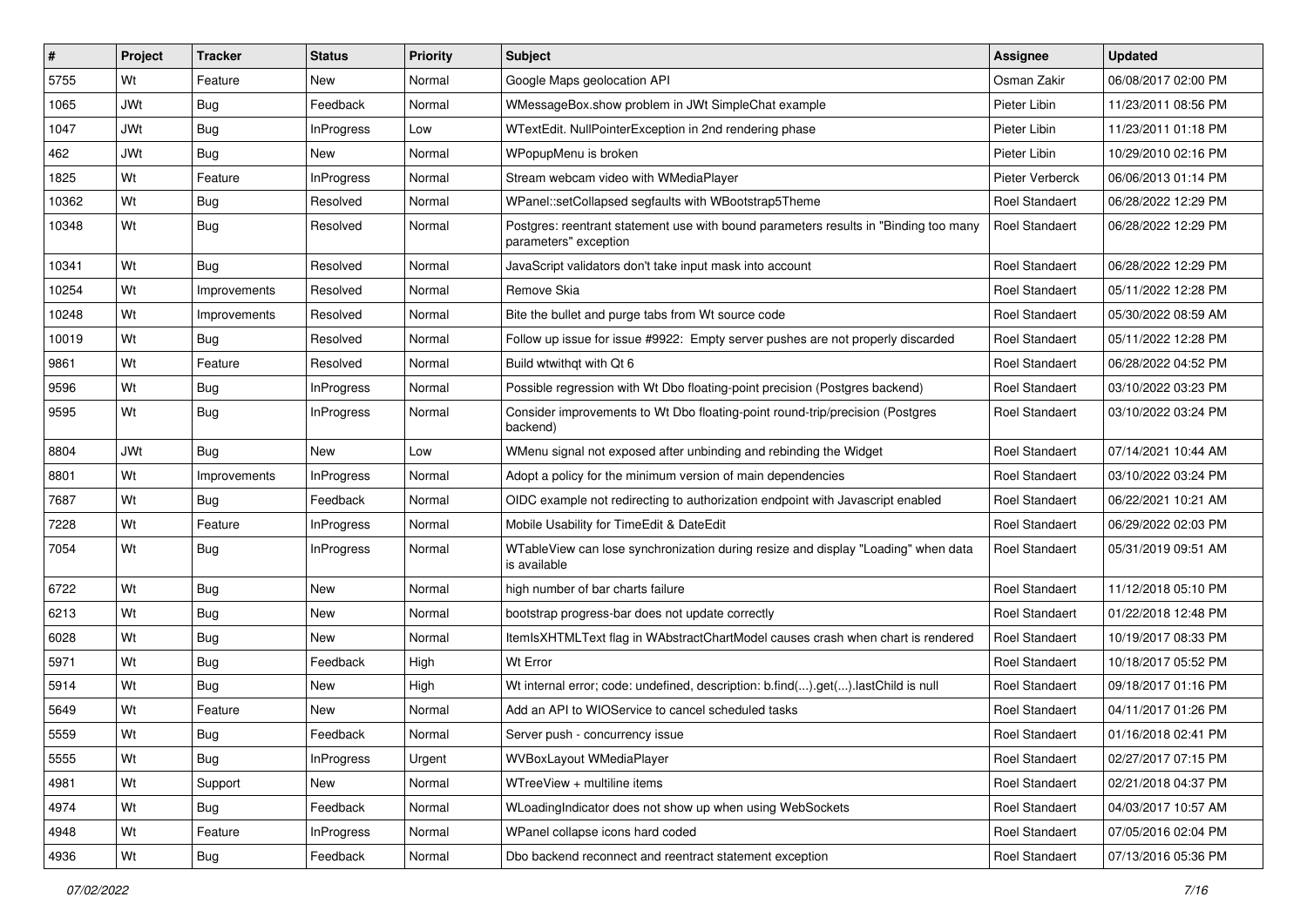| $\vert$ # | Project | <b>Tracker</b> | <b>Status</b>     | <b>Priority</b> | Subject                                                                                             | <b>Assignee</b>       | <b>Updated</b>      |
|-----------|---------|----------------|-------------------|-----------------|-----------------------------------------------------------------------------------------------------|-----------------------|---------------------|
| 4923      | Wt      | Bug            | Feedback          | Normal          | WLineEdit                                                                                           | <b>Roel Standaert</b> | 06/16/2016 12:44 PM |
| 4890      | Wt      | Support        | Feedback          | Normal          | Scrolling many WPaintedWidgets and chrome 50 performance regression                                 | Roel Standaert        | 06/27/2016 12:33 PM |
| 4516      | Wt      | Bug            | Feedback          | Normal          | WFileUpload not redering on IE & Edge                                                               | Roel Standaert        | 10/29/2015 05:19 PM |
| 4380      | Wt      | Feature        | <b>InProgress</b> | Normal          | WTableView: support for multiple column sorting                                                     | Roel Standaert        | 11/10/2016 12:01 AM |
| 8508      | Wt      | Feature        | <b>New</b>        | Normal          | Use C++20's time zone support in std::chrono by default if supported.                               | ruben kindt           | 09/03/2021 03:51 PM |
| 7986      | Wt      | Feature        | New               | Normal          | Consider optimizing updates by only changing changed form values?                                   | ruben kindt           | 09/14/2021 09:45 AM |
| 10543     | Wt      | Bug            | Resolved          | Normal          | Missing timeout default initialization in FixedSqlConnectionPool                                    | Steven Köhler         | 06/28/2022 12:29 PM |
| 10483     | Wt      | Bug            | Resolved          | Normal          | Possible segmentation fault in WebSession during application creation                               | Steven Köhler         | 06/28/2022 12:29 PM |
| 10482     | Wt      | Bug            | Resolved          | Normal          | Wt creates invalid HTML/CSS                                                                         | Steven Köhler         | 06/28/2022 12:29 PM |
| 3541      | Wt      | Feature        | Feedback          | Normal          | [http] Missing HTTP status                                                                          | <b>Thomas Saquet</b>  | 09/01/2014 06:30 PM |
| 5963      | Wt      | Support        | New               | Normal          | HTTPS server in wthttpd - Error: failed to select ciphers for cipher list                           | Wim Dumon             | 10/03/2017 07:40 PM |
| 5643      | Wt      | Feature        | New               | Normal          | Consider suppressing some VC++ warnings to have a cleaner build output                              | Wim Dumon             | 04/07/2017 06:10 PM |
| 5324      | Wt      | Bug            | New               | Normal          | Win32 binary releases: include .lib files for openssl                                               | Wim Dumon             | 10/06/2016 12:56 AM |
| 5256      | Wt      | Bug            | New               | Normal          | Linking errors with Pre-built binaries for Visual Studio                                            | Wim Dumon             | 09/09/2016 05:46 PM |
| 5039      | Wt      | Bug            | New               | High            | bug in WRasterImage-skia.C occurs in 3.3.6 RC 2                                                     | Wim Dumon             | 07/06/2016 09:33 PM |
| 4751      | Wt      | Support        | InProgress        | Immediate       | Hi Everyone! Can you help me install?                                                               | Wim Dumon             | 03/02/2016 09:49 AM |
| 3884      | Wt      | Bug            | New               | Normal          | server-side PNG and UTF-8                                                                           | Wim Dumon             | 03/09/2015 07:20 PM |
| 3786      | Wt      | Bug            | InProgress        | Normal          | Wt: fatal error: error executing prepared statement Lost connection to MySQL server<br>during query | Wim Dumon             | 03/02/2015 01:26 PM |
| 3738      | Wt      | <b>Bug</b>     | New               | Normal          | Wt fails to compile WIOService with Cygwin                                                          | Wim Dumon             | 03/02/2015 11:41 AM |
| 3707      | Wt      | Support        | Feedback          | Normal          | I don't know why I'm getting: [error] "Wt: decodeSignal(): signal 's7' not exposed"                 | Wim Dumon             | 05/26/2017 09:46 PM |
| 3654      | Wt      | Support        | <b>InProgress</b> | Normal          | Unhandled exception occurs when running some Wt example as ISAPI in IIS 8.                          | Wim Dumon             | 04/22/2016 05:06 AM |
| 3645      | Wt      | Support        | New               | Normal          | i want to compile wt, and use wtdbomysql, but an error occurred                                     | Wim Dumon             | 11/05/2014 10:52 AM |
| 3606      | Wt      | Feature        | InProgress        | Normal          | Make WGLWidget interface as identical as possible to Qt's QGLWidget                                 | Wim Dumon             | 11/12/2014 05:45 PM |
| 3572      | Wt      | Bug            | Feedback          | Normal          | wt_3.3.3 failed to compile Ddo::mysqlend for supporting the newest version of MySQL                 | Wim Dumon             | 10/06/2014 12:16 PM |
| 3556      | Wt      | Bug            | InProgress        | Normal          | incorrect link library for libhpdfd.dll in Wt-3.3.3-msvs2010-Windows-x86-SDK                        | Wim Dumon             | 09/09/2014 09:12 PM |
| 3552      | Wt      | Bug            | Feedback          | Normal          | Can't get the input of a WTextArea when the user copy and paste a very long text into<br>it         | Wim Dumon             | 10/15/2014 01:52 PM |
| 3547      | Wt      | Bug            | New               | Normal          | Double Clicking the Navbar Toggle Button Causes Menu Toggle to Fail                                 | Wim Dumon             | 08/26/2014 09:44 PM |
| 3537      | Wt      | Support        | <b>InProgress</b> | Normal          | Client SSL Intermittently Works                                                                     | Wim Dumon             | 10/15/2014 12:23 AM |
| 3214      | Wt      | Bug            | InProgress        | High            | Wt's http server endless loop of GET requests                                                       | Wim Dumon             | 06/19/2014 03:59 PM |
| 3212      | Wt      | Bug            | Feedback          | Low             | setAppRoot(): too late                                                                              | Wim Dumon             | 06/19/2014 02:35 PM |
| 2901      | Wt      | Bug            | Feedback          | Normal          | Application sessions are not always terminated cleanly                                              | Wim Dumon             | 05/27/2014 04:29 PM |
| 2896      | Wt      | <b>Bug</b>     | New               | Normal          | Delete the pointer for WFileResource after download finish                                          | Wim Dumon             | 05/27/2014 04:29 PM |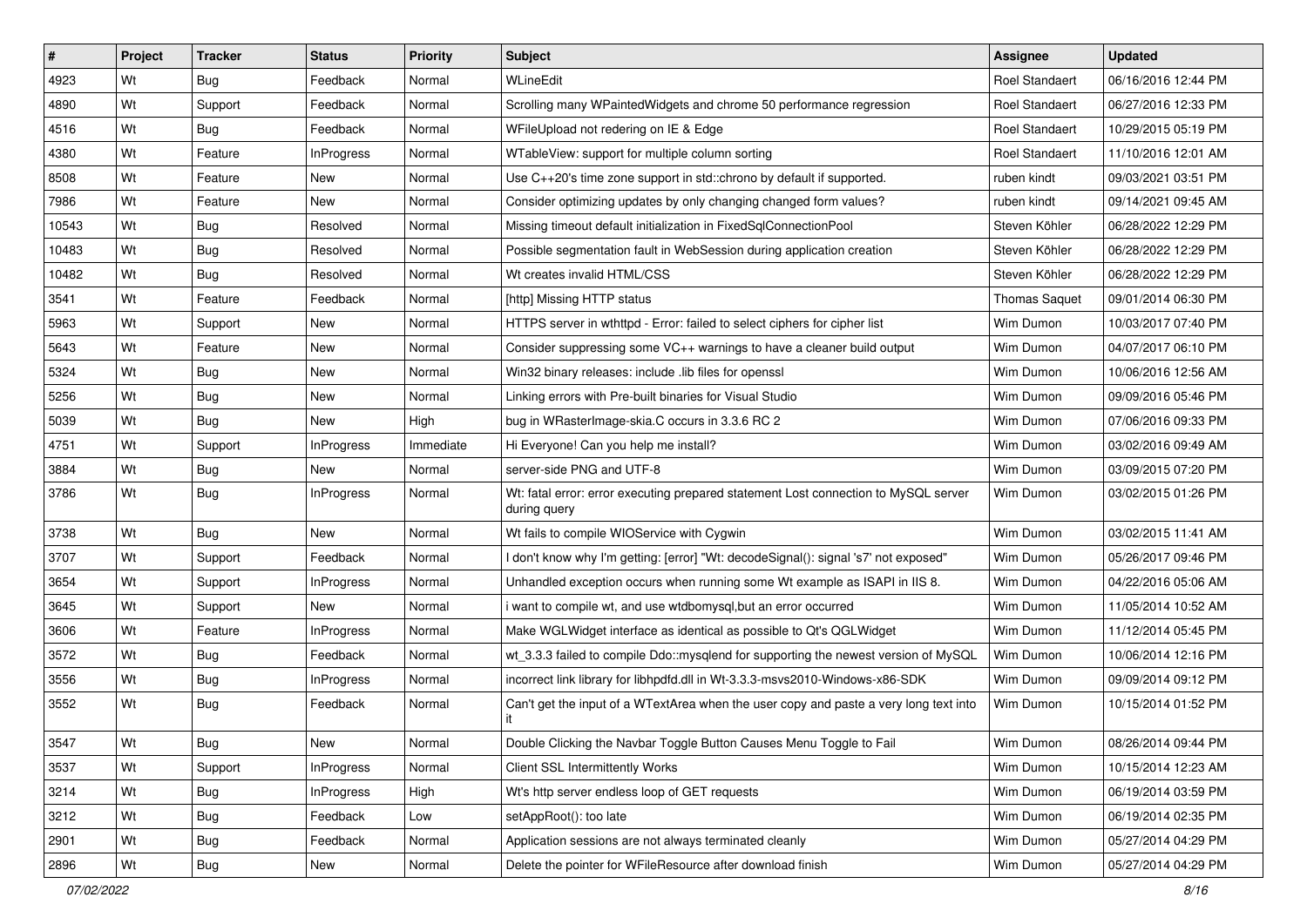| $\vert$ # | Project    | <b>Tracker</b> | <b>Status</b>     | <b>Priority</b> | <b>Subject</b>                                                                                       | Assignee      | <b>Updated</b>      |
|-----------|------------|----------------|-------------------|-----------------|------------------------------------------------------------------------------------------------------|---------------|---------------------|
| 2746      | Wt         | Bug            | New               | Normal          | WTagCloud                                                                                            | Wim Dumon     | 03/10/2014 06:49 PM |
| 2714      | Wt         | Feature        | Feedback          | Normal          | [PROJECT] Issues should contain links to the relevant repository-commit                              | Wim Dumon     | 02/27/2014 06:24 PM |
| 2700      | Wt         | Support        | Feedback          | Normal          | Memory leaks diagnose                                                                                | Wim Dumon     | 02/24/2014 05:45 PM |
| 2627      | Wt         | Bug            | Feedback          | Normal          | MySQL UTF8 problem                                                                                   | Wim Dumon     | 02/05/2014 06:01 PM |
| 2624      | Wt         | Support        | Feedback          | Normal          | QT (QImage Save Function not working in iis server)                                                  | Wim Dumon     | 02/05/2014 06:02 PM |
| 2606      | Wt         | Bug            | Feedback          | Normal          | DashLine is not working when used as a style of WPen:                                                | Wim Dumon     | 02/05/2014 06:02 PM |
| 2353      | Wt         | Feature        | Feedback          | Normal          | Load certificate and private key from a X509 object and EVP_PKEY object                              | Wim Dumon     | 10/23/2013 03:18 PM |
| 2305      | Wt         | Feature        | New               | Normal          | Qt3D                                                                                                 | Wim Dumon     | 11/11/2014 05:25 PM |
| 2203      | Wt         | Bug            | Feedback          | Normal          | cmath round problem                                                                                  | Wim Dumon     | 09/16/2013 10:30 PM |
| 2202      | Wt         | Feature        | Feedback          | Normal          | Parent WObject parameter in WTimer single shot function                                              | Wim Dumon     | 09/16/2013 10:29 PM |
| 2195      | Wt         | Support        | <b>InProgress</b> | Normal          | Popup MessageBox fails in NavigationBar Widget                                                       | Wim Dumon     | 02/19/2014 12:55 AM |
| 1991      | Wt         | Support        | Feedback          | Normal          | WT in QTCreator Windows                                                                              | Wim Dumon     | 07/10/2013 01:08 AM |
| 1989      | Wt         | Support        | <b>InProgress</b> | Normal          | Please consider releasing Dbo with more permissive (LGPL, MIT, BSD) license                          | Wim Dumon     | 09/15/2014 03:26 PM |
| 1810      | Wt         | Support        | Feedback          | Normal          | <b>Build Error</b>                                                                                   | Wim Dumon     | 04/04/2013 09:15 AM |
| 1469      | <b>JWt</b> | Bug            | <b>InProgress</b> | Normal          | License issue                                                                                        | Wim Dumon     | 09/22/2013 11:04 AM |
| 1361      | Wt         | Feature        | <b>InProgress</b> | Normal          | Add native persistence/serialization to Widgets                                                      | Wim Dumon     | 07/31/2013 01:18 PM |
| 1096      | Wt         | Feature        | <b>InProgress</b> | Low             | add wt version check to the FindWt.cmake module.                                                     | Wim Dumon     | 09/18/2013 11:13 AM |
| 668       | Wt         | Feature        | <b>New</b>        | High            | WHTML5Media: volumeChanged(), timeUpdated() signals should take values                               | Wim Dumon     | 03/16/2011 08:49 AM |
| 490       | Wt         | Feature        | <b>InProgress</b> | Normal          | Provide progress information for file uploads                                                        | Wim Dumon     | 11/12/2010 09:54 AM |
| 470       | Wt         | Feature        | <b>InProgress</b> | Normal          | please add python binding                                                                            | Wim Dumon     | 07/31/2013 12:33 PM |
| 278       | Wt         | Bug            | Feedback          | Low             | WLogger isn't thread safe                                                                            | Wim Dumon     | 01/29/2010 02:36 PM |
| 4855      | Wt         | Support        | Feedback          | Normal          | drawText issue                                                                                       | Yoika Ghysens | 05/24/2016 02:07 PM |
| 4733      | Wt         | Bug            | Feedback          | Normal          | WSuggestionPopup does not fire WFormWidget 'changed' signal                                          | Yoika Ghysens | 05/03/2016 12:20 PM |
| 10586     | Wt         | Improvements   | New               | Normal          | Revise WPanel                                                                                        |               | 07/01/2022 02:23 PM |
| 10578     | Wt         | Bug            | Review            | Normal          | WCalendar is not updated when changing a WDateEdit's validator                                       |               | 06/30/2022 02:32 PM |
| 10566     | Wt         | Improvements   | New               | Normal          | Modernize CMake                                                                                      |               | 06/28/2022 04:43 PM |
| 10512     | Wt         | Bug            | New               | Normal          | After the model is reset, elements in WTreeView no longer respect the disabled status<br>of the view |               | 06/21/2022 01:22 PM |
| 10507     | Wt         | Bug            | New               | Normal          | Memory Leaks and Memory Access errors in WT 4.7.2                                                    |               | 06/17/2022 01:09 PM |
| 10488     | Wt         | <b>Bug</b>     | Review            | Normal          | no more keepAlive sent after long polling error                                                      |               | 06/14/2022 08:52 AM |
| 10485     | Wt         | <b>Bug</b>     | New               | Normal          | Cannot build on macos                                                                                |               | 06/13/2022 03:23 PM |
| 10395     | Wt         | Improvements   | New               | Low             | WPanel::setTitleBar(false) should probably call WPanel::setCollapsible(false)                        |               | 05/20/2022 11:59 AM |
| 10383     | JWt        | <b>Bug</b>     | New               | Normal          | WFileDropWidget: scope changes to allow custom upload mechanism                                      |               | 05/19/2022 09:08 AM |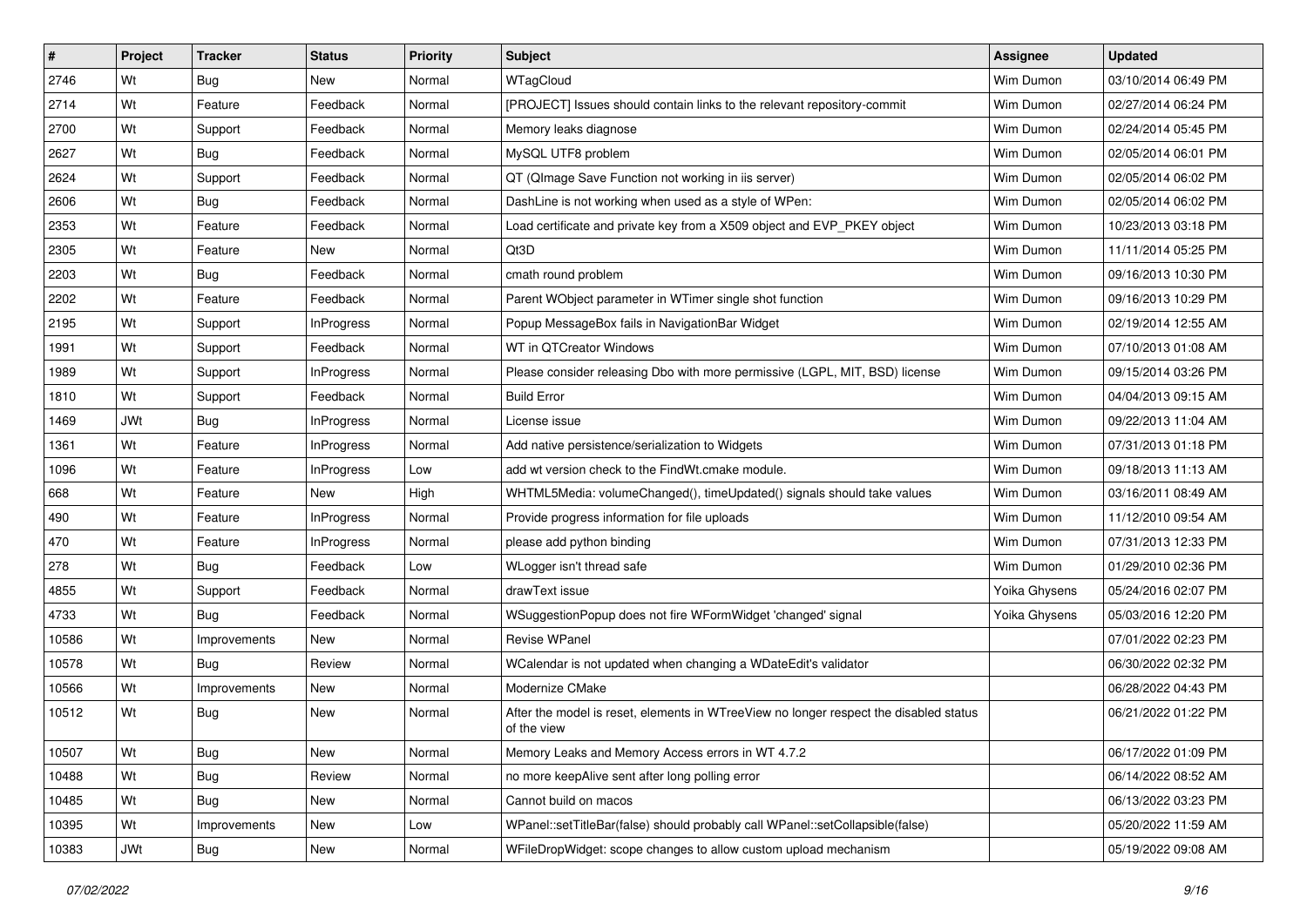| #     | Project | <b>Tracker</b> | <b>Status</b> | <b>Priority</b> | <b>Subject</b>                                                                                | <b>Assignee</b> | <b>Updated</b>      |
|-------|---------|----------------|---------------|-----------------|-----------------------------------------------------------------------------------------------|-----------------|---------------------|
| 10382 | Wt      | Improvements   | New           | Normal          | Allow different upload mechanism for WFileDropWidget                                          |                 | 05/19/2022 08:51 AM |
| 10364 | Wt      | Feature        | <b>New</b>    | Normal          | WBootstrap5Theme: re-add support for collapsible WPanel?                                      |                 | 05/16/2022 04:28 PM |
| 10356 | Wt      | Bug            | New           | Normal          | The "resizable" property of a WDialog cannot be reset                                         |                 | 05/16/2022 01:59 PM |
| 10354 | Wt      | Support        | Feedback      | Normal          | WDateEdit\WDatePicker cast bug                                                                |                 | 06/30/2022 12:26 PM |
| 10303 | Wt      | Improvements   | New           | Normal          | WTemplate: support extra args as attributes                                                   |                 | 05/06/2022 09:09 PM |
| 10294 | Wt      | <b>Bug</b>     | <b>New</b>    | Normal          | Wt-auth-login using outdated css                                                              |                 | 05/04/2022 09:51 PM |
| 10288 | Wt      | Bug            | New           | Normal          | Bootstrap5: widget manually stylized with only "btn" is being appended "btn<br>btn-secondary" |                 | 05/03/2022 11:25 PM |
| 10238 | Wt      | Bug            | New           | Normal          | The tristate checkbox updates its state too late after being clicked                          |                 | 04/25/2022 10:20 AM |
| 10211 | Wt      | Bug            | <b>New</b>    | Normal          | The order of states when clicking the tristate checkbox is wrong initially                    |                 | 04/20/2022 03:17 PM |
| 10196 | Wt      | <b>Bug</b>     | New           | Normal          | doJavaScript() unexpected behavior                                                            |                 | 04/19/2022 04:47 PM |
| 10179 | Wt      | Bug            | <b>New</b>    | Normal          | Bootstrap 5: incorrect style classes set in drop down menus                                   |                 | 04/14/2022 09:24 PM |
| 10138 | JWt     | Bug            | <b>New</b>    | Normal          | Fix antlr file generation on Windows                                                          |                 | 04/08/2022 05:17 PM |
| 10137 | Wt      | Improvements   | New           | Normal          | Uncaught exceptions in handleRequest crash the application                                    |                 | 04/08/2022 11:59 AM |
| 10136 | Wt      | Bug            | <b>New</b>    | Normal          | WebRenderer::serveError leaks error details to end user                                       |                 | 04/08/2022 11:33 AM |
| 10020 | Wt      | Bug            | New           | Normal          | Questionable setOverflow(Overflow::Hidden) in WStackedWidget (bootstrap5)                     |                 | 03/28/2022 02:07 PM |
| 9939  | Wt      | Feature        | <b>New</b>    | Normal          | Consider exposing configuration as an API                                                     |                 | 03/16/2022 07:53 AM |
| 9938  | Wt      | Bug            | Review        | Normal          | Close button not displayed correctly in dialog in Bootstrap 5                                 |                 | 03/24/2022 08:58 AM |
| 9923  | Wt      | Bug            | Review        | Normal          | WFileDropWidget dropcover style added while not accepting drops                               |                 | 03/22/2022 02:56 PM |
| 9881  | Wt      | Support        | New           | Normal          | Using bootstrap 5                                                                             |                 | 03/07/2022 04:32 PM |
| 9864  | Wt      | Bug            | <b>New</b>    | Normal          | Wt::Signal doesn't properly bind to function object with 4 or more arguments                  |                 | 03/04/2022 12:06 PM |
| 9836  | Wt      | Support        | New           | Normal          | WLineEdit font size                                                                           |                 | 03/01/2022 10:06 PM |
| 9811  | Wt      | <b>Bug</b>     | New           | Normal          | Run problem                                                                                   |                 | 03/07/2022 10:23 PM |
| 9745  | Wt      | Feature        | New           | Normal          | Dbo: LRU prepared statement cache                                                             |                 | 02/14/2022 04:53 PM |
| 9728  | Wt      | Bug            | New           | Normal          | WSuggestionPopup may be truncated by parent widget if the parent has vertical<br>scrollbar    |                 | 02/08/2022 02:32 PM |
| 9725  | Wt      | Feature        | New           | Normal          | Add manual multi-threading support                                                            |                 | 02/08/2022 11:08 PM |
| 9700  | Wt      | Support        | <b>New</b>    | Normal          | Log Y-Axis on WCartesianChart not displaying expected tick labels                             |                 | 02/04/2022 02:18 PM |
| 9689  | Wt      | <b>Bug</b>     | New           | High            | Auth::RegisterWidget not usable on Mobile                                                     |                 | 02/01/2022 10:14 AM |
| 9678  | Wt      | <b>Bug</b>     | New           | Normal          | Crash in Wt::Dbo if we clear a collection and add an item.                                    |                 | 02/10/2022 10:40 AM |
| 9644  | Wt      | Bug            | New           | Normal          | Chart legend formatting                                                                       |                 | 01/24/2022 12:52 PM |
| 9622  | Wt      | <b>Bug</b>     | New           | Normal          | Wrong positioning of the WPopupMenu                                                           |                 | 01/17/2022 02:57 PM |
| 9615  | Wt      | <b>Bug</b>     | New           | Normal          | Missing handling of drop event in WAbstractProxyModel and WStandardItemModel                  |                 | 01/13/2022 01:48 PM |
| 9590  | Wt      | <b>Bug</b>     | New           | Low             | Panel header looses "panel-heading" class if titleBarWidget is created manually               |                 | 01/07/2022 06:18 PM |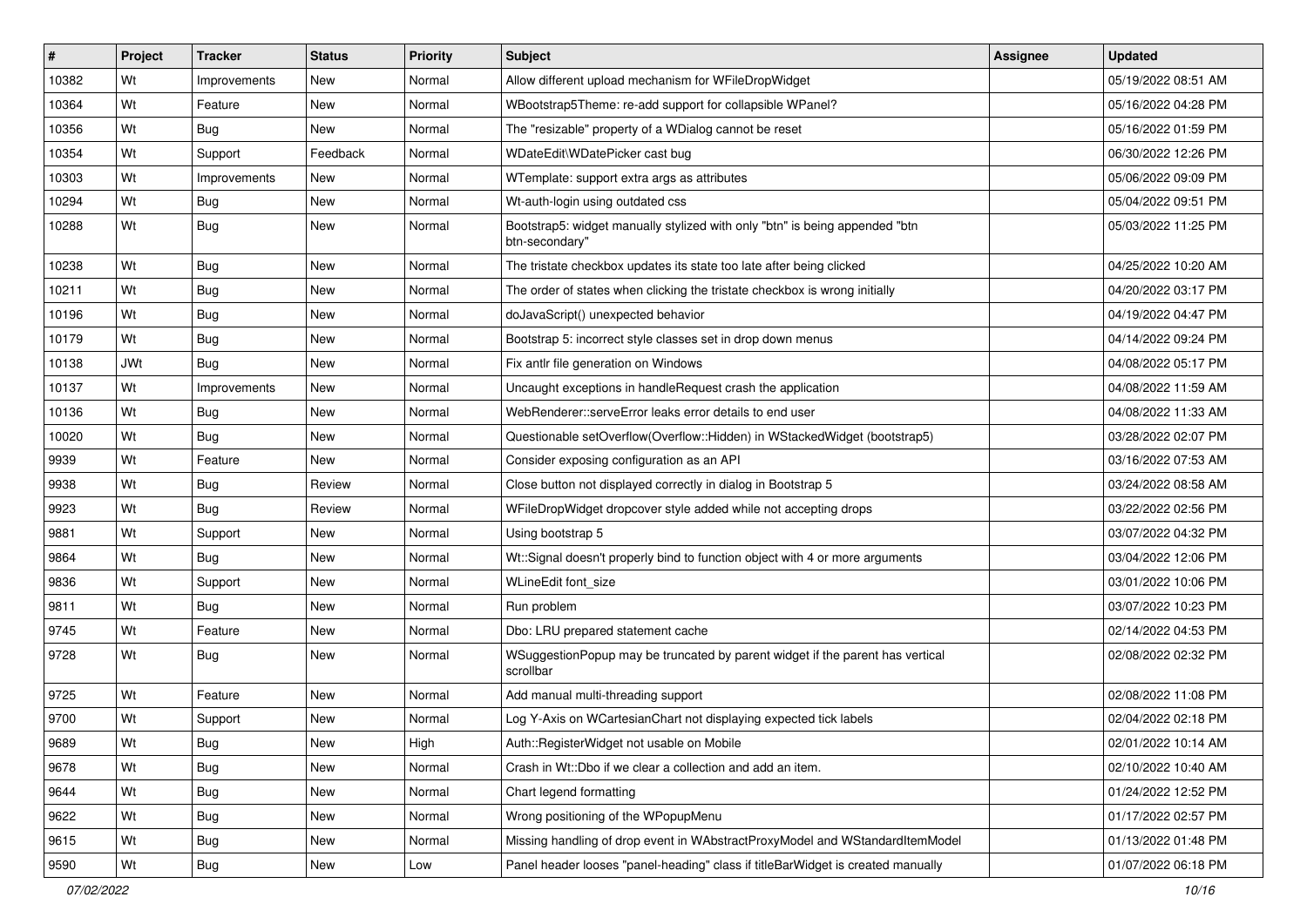| $\vert$ # | Project | <b>Tracker</b> | <b>Status</b> | <b>Priority</b> | Subject                                                                                           | Assignee | <b>Updated</b>      |
|-----------|---------|----------------|---------------|-----------------|---------------------------------------------------------------------------------------------------|----------|---------------------|
| 9589      | Wt      | Bug            | New           | Normal          | Wt does not always show the indicator between the rows if dropping on an item is also<br>allowed. |          | 01/25/2022 03:19 PM |
| 9570      | Wt      | Improvements   | New           | Low             | Remove uses of WT CXX14 and WT CXX14ONLY                                                          |          | 03/10/2022 11:02 AM |
| 9556      | Wt      | <b>Bug</b>     | <b>New</b>    | Normal          | Cannot hide widgets with bootstrap5 d-* classes                                                   |          | 01/01/2022 09:25 PM |
| 9506      | Wt      | Bug            | New           | Normal          | Cannot move callbacks                                                                             |          | 12/15/2021 06:02 PM |
| 9493      | Wt      | Feature        | New           | Normal          | Make Wt bindable                                                                                  |          | 12/14/2021 09:28 PM |
| 9467      | Wt      | Support        | New           | Normal          | Loading background                                                                                |          | 12/08/2021 03:29 PM |
| 9442      | Wt      | Feature        | Review        | Normal          | Wt::Dbo::Query suggestions                                                                        |          | 03/10/2022 02:57 PM |
| 9422      | Wt      | Bug            | New           | Normal          | Probable bug in Chart Axis                                                                        |          | 12/01/2021 02:47 AM |
| 9421      | Wt      | Support        | New           | Normal          | WGoogleMap addIconMarker                                                                          |          | 12/08/2021 03:35 PM |
| 9350      | Wt      | Improvements   | New           | Normal          | Allow for customization of Bootstrap 5 theme                                                      |          | 03/10/2022 03:22 PM |
| 9348      | Wt      | Feature        | New           | Low             | Using Wt for Progressive Web App (PWA) with offline capabilities                                  |          | 11/17/2021 07:07 PM |
| 9343      | Wt      | Improvements   | New           | Normal          | (How to) Add switch widget to Wt                                                                  |          | 11/16/2021 02:57 PM |
| 9328      | Wt      | Bug            | Review        | Normal          | Strange XHTML ToolTip positioning                                                                 |          | 03/10/2022 03:35 PM |
| 9295      | Wt      | Bug            | <b>New</b>    | Normal          | Wt:: WMenuItem SetIcon not working                                                                |          | 11/30/2021 11:27 AM |
| 9289      | Wt      | Bug            | New           | High            | <b>Partitioned Tables</b>                                                                         |          | 11/04/2021 11:45 PM |
| 9284      | Wt      | Bug            | New           | Normal          | WTableView does not layout correctly when inside a WTabWidget                                     |          | 03/09/2022 03:49 PM |
| 9265      | Wt      | Bug            | New           | Normal          | WBorderLayout documentation error                                                                 |          | 03/10/2022 03:23 PM |
| 9241      | Wt      | Improvements   | New           | Normal          | Support multiple Reply-To addresses inside Wt::Mail::Message                                      |          | 10/20/2021 04:38 PM |
| 9223      | Wt      | Bug            | New           | Immediate       | dropDownButton of SplitButton is in new line if put in layout                                     |          | 12/15/2021 10:02 PM |
| 9207      | Wt      | Improvements   | New           | Normal          | Follow up on Bootstrap 5 theme                                                                    |          | 03/10/2022 03:25 PM |
| 9174      | Wt      | Bug            | New           | Immediate       | setLayoutSizeAware blocks setOverflow(Auto)                                                       |          | 12/15/2021 10:01 PM |
| 9115      | Wt      | Improvements   | <b>New</b>    | Normal          | Set the version in WBootstrapTheme C'tor                                                          |          | 10/11/2021 06:09 PM |
| 9107      | Wt      | Improvements   | New           | Normal          | New overloaded C'tor for Wt::Auth::PasswordVerifier                                               |          | 09/27/2021 06:23 PM |
| 9088      | Wt      | Bug            | New           | Normal          | Http::Message copy assignment missing                                                             |          | 09/22/2021 11:10 AM |
| 9078      | Wt      | Bug            | New           | Normal          | MySql backend c'tor dbhost parameter is passed by value instead of reference.                     |          | 09/20/2021 06:36 PM |
| 9076      | Wt      | Bug            | Review        | Normal          | Opening popup (calendar) of Wt::WDateEdit fails in Widgetset mode on first render.                |          | 03/10/2022 04:32 PM |
| 9063      | Wt      | Feature        | New           | Normal          | ClickHouse DBO Backend                                                                            |          | 09/14/2021 12:29 PM |
| 9055      | Wt      | Bug            | New           | Normal          | DB2 support                                                                                       |          | 09/09/2021 04:43 PM |
| 9046      | Wt      | Improvements   | New           | Normal          | WServer::post() and strand                                                                        |          | 09/08/2021 01:52 AM |
| 9039      | Wt      | Bug            | New           | Normal          | Wt::WDateTime::toLocalDateTime not working                                                        |          | 09/17/2021 12:13 PM |
| 9017      | JWt     | Feature        | New           | Normal          | Add SAML support to JWt Auth                                                                      |          | 03/11/2022 11:07 AM |
| 8821      | Wt      | <b>Bug</b>     | New           | Low             | Collapsed Disabled WPanel is not recognisable to be disabled                                      |          | 07/17/2021 02:11 AM |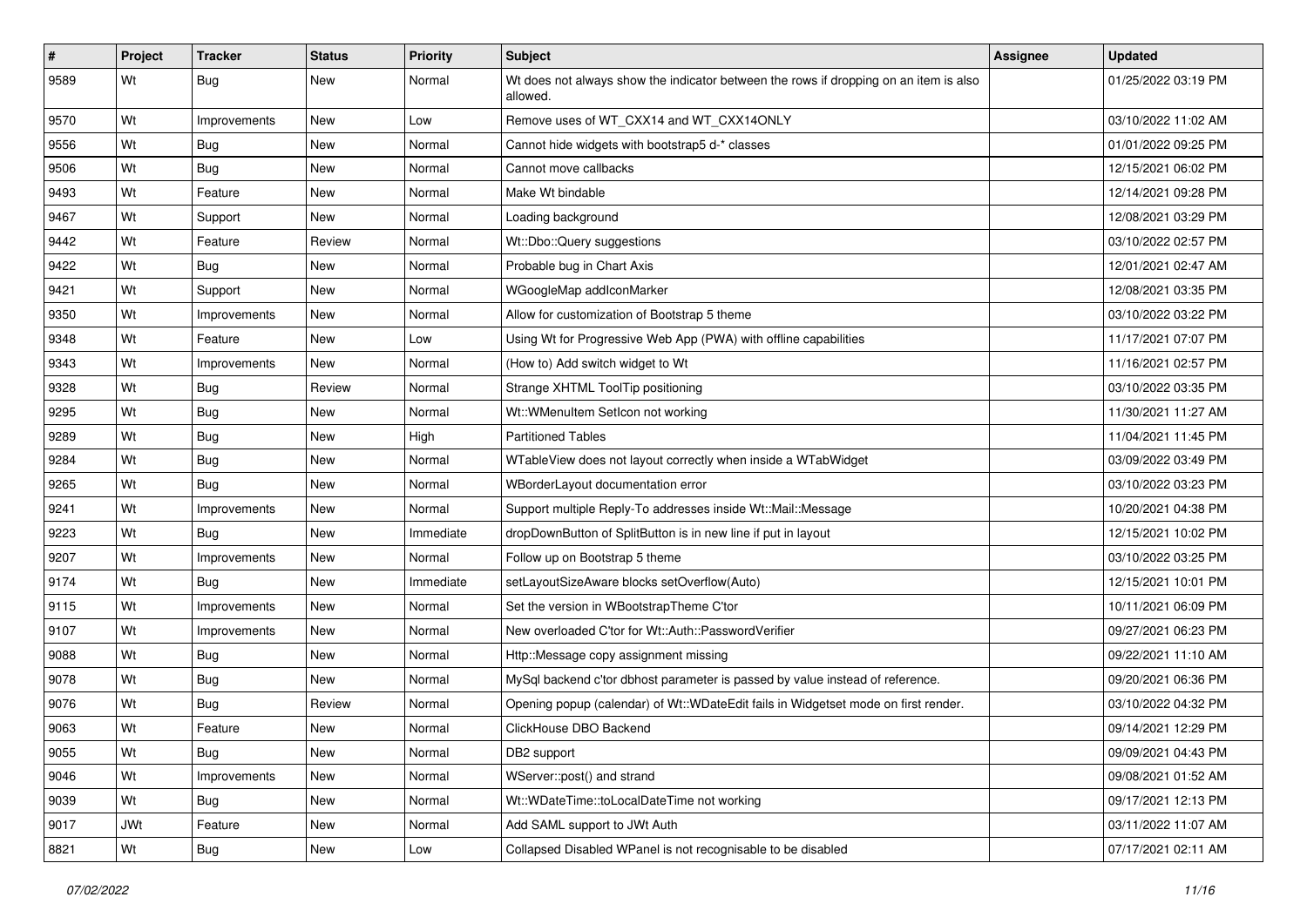| $\vert$ # | Project    | <b>Tracker</b> | <b>Status</b>     | <b>Priority</b> | Subject                                                                                               | <b>Assignee</b> | <b>Updated</b>      |
|-----------|------------|----------------|-------------------|-----------------|-------------------------------------------------------------------------------------------------------|-----------------|---------------------|
| 8781      | Wt         | Improvements   | New               | Normal          | Document that the unload event is not guaranteed                                                      |                 | 03/10/2022 03:25 PM |
| 8760      | Wt         | Bug            | Review            | Normal          | Wt::Auth: resend activation mail                                                                      |                 | 03/10/2022 03:20 PM |
| 8759      | Wt         | Feature        | <b>InProgress</b> | Normal          | Add a WDateTimeEdit                                                                                   |                 | 03/10/2022 03:30 PM |
| 8757      | Wt         | Improvements   | New               | Normal          | Setting position of WDialog                                                                           |                 | 07/01/2021 10:02 AM |
| 8730      | Wt         | Bug            | New               | Normal          | Unexpected "order by (SELECT NULL)" when setting a limit                                              |                 | 07/08/2021 01:18 PM |
| 8718      | Wt         | Support        | New               | Normal          | About Wt.WT.updateDelay                                                                               |                 | 07/06/2021 05:18 PM |
| 8714      | Wt         | Bug            | New               | Normal          | Security bug: WAnchor should set rel="noopener" when opening a link that opens in a<br>new window     |                 | 06/20/2021 07:36 PM |
| 8711      | Wt         | Support        | New               | Normal          | Loading Y-axis values on moving Live 2D graph using WCartesianChart                                   |                 | 06/18/2021 05:15 PM |
| 8707      | Wt         | Support        | <b>New</b>        | Normal          | How to upload a file with javascript?                                                                 |                 | 08/21/2021 11:14 PM |
| 8660      | Wt         | Improvements   | New               | Normal          | Make redirect the default OAuth method?                                                               |                 | 03/10/2022 03:26 PM |
| 8630      | Wt         | Feature        | New               | Normal          | Update DB                                                                                             |                 | 06/03/2021 11:09 AM |
| 8629      | Wt         | Improvements   | New               | Normal          | Change JavaScript minifier                                                                            |                 | 06/03/2021 10:25 AM |
| 8620      | Wt         | Feature        | New               | Normal          | Consider improvements to the API to prevent bugs like issue #7669                                     |                 | 06/02/2021 09:43 PM |
| 8608      | Wt         | Support        | New               | Normal          | Wt::Dbo: how to avoid creation of prepared statements?                                                |                 | 06/01/2021 12:42 PM |
| 8602      | Wt         | Bug            | New               | Normal          | No changed() signal when toggling a check box programmatically                                        |                 | 03/10/2022 03:27 PM |
| 8576      | Wt         | Support        | New               | Urgent          | wt application using wthttpd that is currently suffering a DDOS attack                                |                 | 05/25/2021 10:57 AM |
| 8544      | Wt         | Bug            | New               | Normal          | WFileUpload: uploaded signal never called                                                             |                 | 05/21/2021 10:43 AM |
| 8526      | Wt         | Support        | New               | Normal          | Widget example code for Constellation plot                                                            |                 | 05/19/2021 10:20 AM |
| 8458      | Wt         | Feature        | New               | Normal          | WKeyEvent don't give access to JavaScriptEvent jsEvent_on wt4                                         |                 | 05/21/2021 11:24 AM |
| 8434      | Wt         | Support        | New               | Normal          | The best IDE and compiler C++ for Wt development on Ubuntu                                            |                 | 05/03/2021 11:37 AM |
| 8416      | Wt         | Bug            | New               | Normal          | Wt crashes in ~Configuration                                                                          |                 | 04/28/2021 03:25 PM |
| 8378      | Wt         | Bug            | <b>InProgress</b> | Normal          | WStandardItemModel::sort doesn't work when the items are created lazily.                              |                 | 04/27/2021 09:00 PM |
| 8374      | <b>JWt</b> | <b>Bug</b>     | New               | Normal          | PDFJet unicode                                                                                        |                 | 04/19/2021 12:22 PM |
| 8366      | Wt         | <b>Bug</b>     | Feedback          | Normal          | Auth widget needs reload                                                                              |                 | 06/10/2021 08:43 AM |
| 8344      | Wt         | Bug            | New               | Low             | Missing reference in WComboBox::setModel() argument                                                   |                 | 04/14/2021 02:10 PM |
| 8332      | Wt         | <b>Bug</b>     | New               | Normal          | Cannot compile wt 4.5.0 on raspbian                                                                   |                 | 04/12/2021 08:07 PM |
| 8321      | Wt         | Feature        | New               | Normal          | Consider WResource::setChanged enhancement to invalidate stale WResource links                        |                 | 04/08/2021 05:37 PM |
| 8295      | Wt         | Feature        | <b>New</b>        | Normal          | Improve handling of WStringListModel methods insertString and addString                               |                 | 03/31/2021 12:17 AM |
| 8287      | Wt         | Feature        | New               | Normal          | Support Listening on UNIX Socket for HTTP Server.                                                     |                 | 03/27/2021 11:21 PM |
| 8278      | Wt         | Support        | New               | Normal          | Invisible widget                                                                                      |                 | 03/31/2021 12:50 PM |
| 8213      | Wt         | <b>Bug</b>     | New               | Normal          | The result of the function WTreeView::scrollTo is wrong if any parent of the element is<br>collapsed. |                 | 03/17/2021 03:38 PM |
| 8201      | Wt         | Bug            | New               | Normal          | Buy Here Pay Here Dealership We Can Help Auto Chicago                                                 |                 | 03/12/2021 09:00 PM |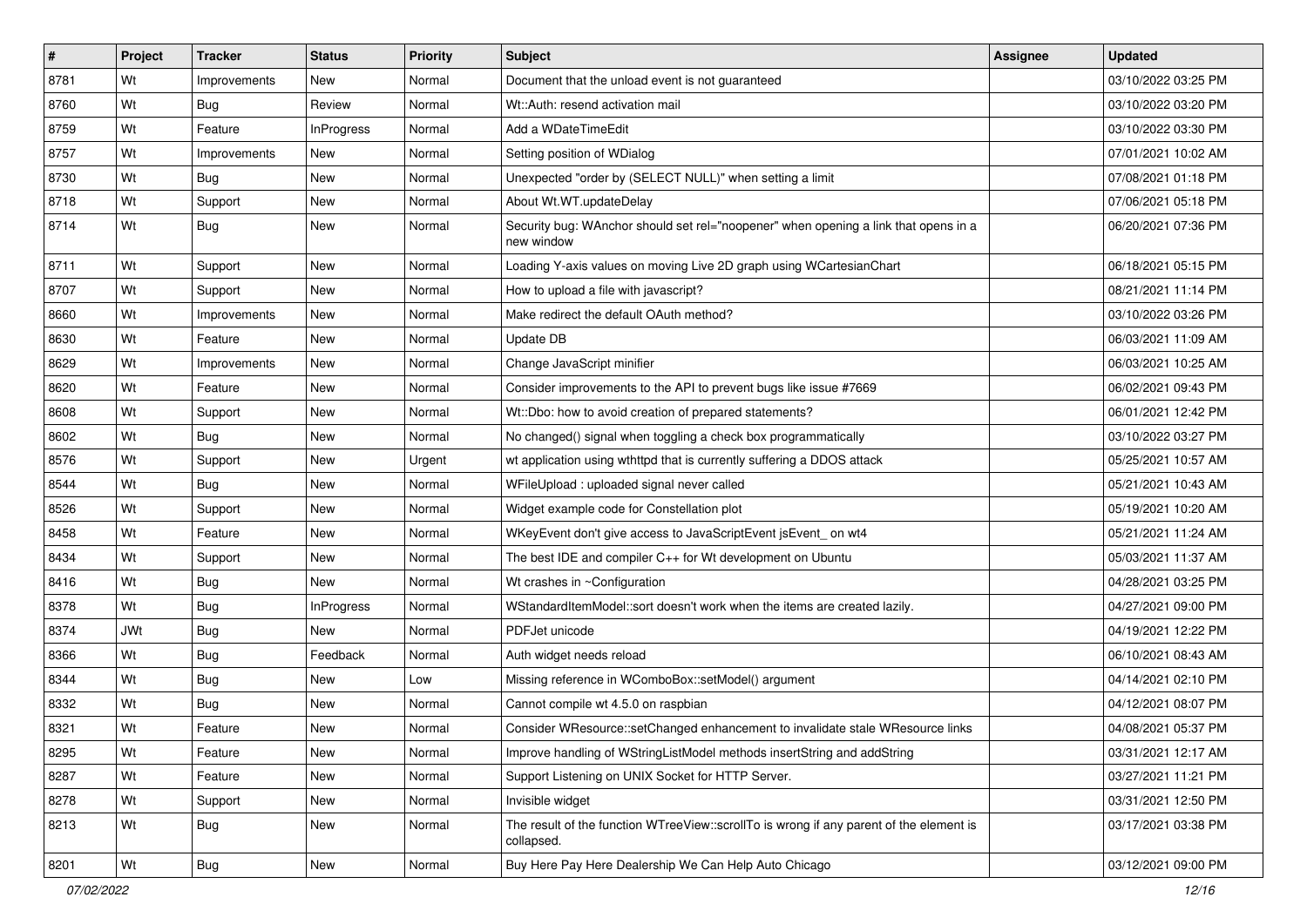| #    | Project | <b>Tracker</b> | <b>Status</b> | <b>Priority</b> | <b>Subject</b>                                                                                                                    | <b>Assignee</b> | <b>Updated</b>      |
|------|---------|----------------|---------------|-----------------|-----------------------------------------------------------------------------------------------------------------------------------|-----------------|---------------------|
| 8200 | Wt      | Support        | New           | Normal          | Question: WText inline image without UnsafeXHTML?                                                                                 |                 | 03/25/2021 12:14 PM |
| 8193 | Wt      | <b>Bug</b>     | <b>New</b>    | Normal          | WTableView headers layout broken without JS                                                                                       |                 | 03/11/2021 10:21 AM |
| 8158 | Wt      | Support        | New           | Normal          | WT application initialization in HTML file                                                                                        |                 | 03/02/2021 05:48 AM |
| 8157 | Wt      | Bug            | <b>New</b>    | Normal          | Message box initiated in embedded widget can't show icon                                                                          |                 | 02/27/2021 06:37 AM |
| 8156 | Wt      | Bug            | <b>New</b>    | Normal          | X-Frame-Option=SAMEORIGIN doesn't let my application be visualized inside iframe                                                  |                 | 10/20/2021 11:36 AM |
| 8151 | Wt      | Support        | <b>New</b>    | Normal          | <b>XMLHttpRequest error</b>                                                                                                       |                 | 03/02/2021 09:06 AM |
| 8136 | Wt      | <b>Bug</b>     | <b>New</b>    | High            | Session Timeout because of chromes "Throttle Javascript timers in background."                                                    |                 | 02/25/2021 10:08 AM |
| 8108 | Wt      | Support        | New           | Normal          | Embedded widget                                                                                                                   |                 | 02/26/2021 05:26 AM |
| 8093 | Wt      | Bug            | <b>New</b>    | Normal          | WCartesianChart portrait size do not show the bottom axis.                                                                        |                 | 02/18/2021 10:22 AM |
| 8051 | Wt      | Bug            | <b>New</b>    | High            | WCartesianChart bad styled pdf print                                                                                              |                 | 03/10/2021 02:46 PM |
| 8002 | Wt      | Bug            | <b>New</b>    | Normal          | WServer shutting down when setting breakpoint in XCode                                                                            |                 | 01/28/2021 08:26 AM |
| 8000 | Wt      | Feature        | <b>New</b>    | Normal          | Use XML parser for WTemplate rendering instead of simple text subsitution                                                         |                 | 02/04/2021 05:32 PM |
| 7992 | Wt      | Feature        | <b>New</b>    | Normal          | Ability to get/set image encoding or implementation dependent properties for<br>WRasterImage?                                     |                 | 01/20/2021 03:54 PM |
| 7976 | Wt      | Support        | <b>New</b>    | Normal          | WAbstractItemView and Drag and Drop                                                                                               |                 | 01/19/2021 11:52 AM |
| 7974 | Wt      | Bug            | New           | Normal          | WPopupMenu gets cut off at layout-boundaries/scrollbars                                                                           |                 | 01/24/2022 03:37 PM |
| 7970 | Wt      | Bug            | <b>New</b>    | Normal          | wthttp server may terminate after uncaught exception                                                                              |                 | 01/11/2021 08:43 PM |
| 7958 | Wt      | Bug            | New           | Normal          | When progressive bootstrap is enabled, setting a WContainerWidget's tag name to<br>"form" causes it to be skipped in the DOM tree |                 | 01/06/2021 02:19 PM |
| 7943 | Wt      | Feature        | <b>New</b>    | Normal          | std::string_view support                                                                                                          |                 | 09/14/2021 12:43 PM |
| 7937 | Wt      | Support        | Feedback      | Normal          | Installing Wt on Windows with MSYS2                                                                                               |                 | 12/27/2020 02:55 PM |
| 7917 | Wt      | Bug            | New           | Normal          | Wt internal error; code:undefined, description: Cannot read property 'ClassName' of<br>null                                       |                 | 12/15/2020 02:23 PM |
| 7915 | Wt      | <b>Bug</b>     | New           | Normal          | memory leak in WCartesianChart (wt3.7.0)                                                                                          |                 | 12/15/2020 03:14 PM |
| 7910 | Wt      | Support        | <b>New</b>    | Low             | Pointing to CSS file : absolute path is ignored                                                                                   |                 | 12/12/2020 08:51 PM |
| 7903 | Wt      | Bug            | New           | Normal          | Drag and drop between two views can throw.                                                                                        |                 | 12/08/2020 08:23 AM |
| 7898 | Wt      | Bug            | <b>New</b>    | Low             | Thread sanitizer reports race on JSlot::nextFid_ (and will likely report one in WObject<br>as well: nextObjld )                   |                 | 12/07/2020 03:39 PM |
| 7897 | Wt      | Bug            | <b>New</b>    | Normal          | Log axis scale maps value 0 to minimum of axis                                                                                    |                 | 12/07/2020 01:21 PM |
| 7894 | Wt      | Feature        | New           | Normal          | Add more HTML5 input types                                                                                                        |                 | 12/07/2020 01:32 PM |
| 7890 | Wt      | Support        | New           | Normal          | WTreeView and Drag and Drop                                                                                                       |                 | 12/04/2020 11:12 AM |
| 7888 | Wt      | Bug            | New           | Normal          | WStringListModel::setItemData works not correct                                                                                   |                 | 12/03/2020 03:26 PM |
| 7881 | Wt      | <b>Bug</b>     | New           | Normal          | Modal dialog, which should be inaccessible in parallel, is getting nested                                                         |                 | 01/05/2021 05:58 PM |
| 7871 | Wt      | Bug            | New           | Normal          | stuck "Loading" indication                                                                                                        |                 | 11/24/2020 10:38 PM |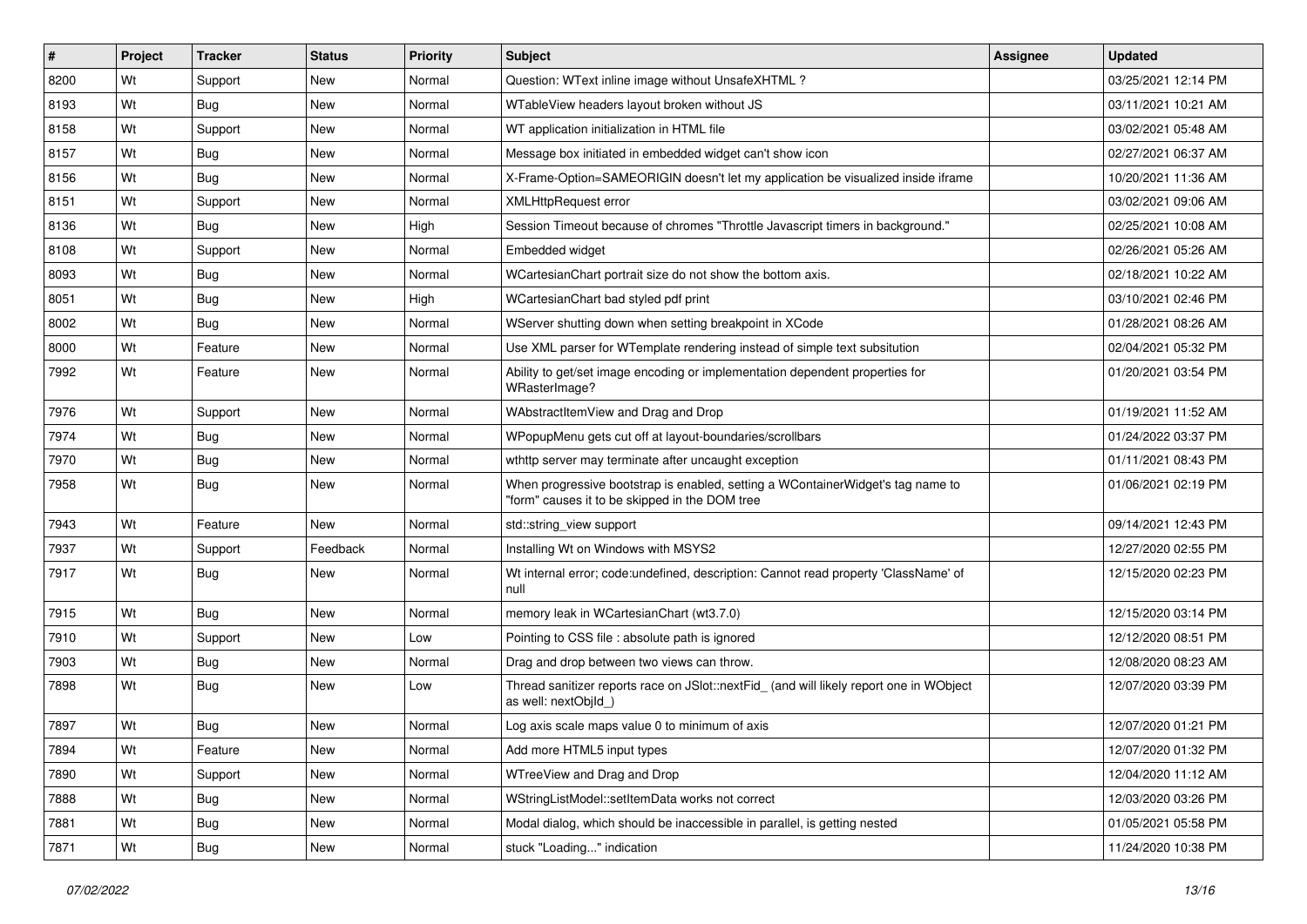| $\sharp$ | Project | <b>Tracker</b> | <b>Status</b> | <b>Priority</b> | <b>Subject</b>                                                                                                 | <b>Assignee</b> | <b>Updated</b>      |
|----------|---------|----------------|---------------|-----------------|----------------------------------------------------------------------------------------------------------------|-----------------|---------------------|
| 7856     | Wt      | Bug            | <b>New</b>    | Normal          | Native WSlider not working on progressive bootstrap                                                            |                 | 11/13/2020 10:34 AM |
| 7814     | Wt      | Feature        | Review        | Normal          | Consider supporting SameSite attribute on cookies                                                              |                 | 03/10/2022 03:32 PM |
| 7810     | Wt      | Bug            | <b>New</b>    | Normal          | measureText() not accurate                                                                                     |                 | 10/31/2020 07:09 PM |
| 7800     | Wt      | Bug            | <b>New</b>    | Normal          | WCartesianChart renders barseries over axis                                                                    |                 | 12/03/2020 02:59 PM |
| 7794     | Wt      | Bug            | <b>New</b>    | Normal          | WProgressBar can generate invalid HTML code.                                                                   |                 | 10/22/2020 03:21 PM |
| 7790     | Wt      | <b>Bug</b>     | <b>New</b>    | Normal          | WidentityProxyModel does not forward a call of sort method to the source model.                                |                 | 10/20/2020 04:11 PM |
| 7788     | Wt      | Bug            | <b>New</b>    | Normal          | Signal with big string does not trigger the fallback function                                                  |                 | 10/30/2020 09:52 AM |
| 7787     | Wt      | Bug            | <b>New</b>    | Normal          | WContainer setLayout calls overriden clear()                                                                   |                 | 10/17/2020 05:14 PM |
| 7786     | Wt      | Feature        | <b>New</b>    | Normal          | WStandardItemModel::insertRow returns void instead of WStandardItem*                                           |                 | 10/21/2020 12:44 PM |
| 7785     | Wt      | Feature        | <b>New</b>    | Normal          | "key" property support                                                                                         |                 | 10/16/2020 04:31 PM |
| 7769     | Wt      | Bug            | <b>New</b>    | Normal          | Mandelbrot example not working on Ubuntu                                                                       |                 | 10/28/2020 04:42 PM |
| 7757     | Wt      | Support        | New           | Normal          | WebSession [error] "Wt: fatal error: Script id mismatch"                                                       |                 | 10/09/2020 08:59 AM |
| 7756     | Wt      | <b>Bug</b>     | <b>New</b>    | Normal          | WLayout with JavaScript implementaion does not receive size change event if the<br>trigger was WTextArea.      |                 | 10/20/2020 03:41 PM |
| 7748     | Wt      | Bug            | <b>New</b>    | Normal          | WStringListModel does not support restoring of raw indexes.                                                    |                 | 10/06/2020 02:47 PM |
| 7710     | Wt      | Support        | <b>New</b>    | Normal          | Continuations and WResource lifespan                                                                           |                 | 09/11/2020 11:09 AM |
| 7709     | Wt      | Feature        | <b>New</b>    | Normal          | <b>Add Cursors</b>                                                                                             |                 | 09/08/2020 02:43 PM |
| 7707     | Wt      | Bug            | <b>New</b>    | Low             | Toggling visibility for WTreeView on column 0 breaks webserver                                                 |                 | 09/15/2020 10:52 AM |
| 7703     | Wt      | Bug            | New           | Urgent          | Issue with wt-4.4.0 WStackedWidget/Help needed                                                                 |                 | 09/04/2020 08:24 PM |
| 7645     | Wt      | Bug            | <b>New</b>    | Normal          | Inconsistencies with anchor text selection and inclusion in tab chain                                          |                 | 03/10/2022 03:28 PM |
| 7602     | Wt      | Feature        | <b>New</b>    | Normal          | Add support for Dbo backend SQLite encryption using SQLCipher                                                  |                 | 11/04/2020 04:12 PM |
| 7600     | Wt      | <b>Bug</b>     | Feedback      | Normal          | WFileUpload Fails with Large Files                                                                             |                 | 06/24/2020 02:14 PM |
| 7598     | Wt      | Feature        | <b>New</b>    | Normal          | Consider providing independent weakSessionIds to identify private WResource URLs                               |                 | 06/02/2021 09:45 PM |
| 7596     | Wt      | Bug            | <b>New</b>    | Low             | WWebWidget::domElementType() pure virtual not in documentation                                                 |                 | 06/05/2020 05:56 PM |
| 7593     | Wt      | Support        | <b>New</b>    | Normal          | ERR NETWORK CHANGED error                                                                                      |                 | 06/04/2020 10:04 AM |
| 7581     | Wt      | Feature        | <b>New</b>    | Normal          | isapi mode and internal path                                                                                   |                 | 05/25/2020 12:46 PM |
| 7579     | Wt      | Bug            | New           | Urgent          | Payal Rest API                                                                                                 |                 | 05/22/2020 11:50 PM |
| 7528     | Wt      | Feature        | <b>New</b>    | Low             | <b>Official Forward Declaration Support</b>                                                                    |                 | 07/21/2021 04:24 AM |
| 7516     | Wt      | <b>Bug</b>     | <b>New</b>    | Normal          | Calling WMenu::select(nullptr) from internalPathChanged event handler ends with<br>SIGSEGV (endless recursion) |                 | 04/08/2020 06:02 PM |
| 7514     | Wt      | Bug            | <b>New</b>    | High            | Interactive charts does not work with progressive bootstrap enabled                                            |                 | 04/08/2020 11:42 AM |
| 7512     | Wt      | Bug            | New           | Normal          | Auth Widget is leaking information about existing users                                                        |                 | 04/07/2020 02:52 PM |
| 7503     | Wt      | Feature        | <b>New</b>    | Normal          | Support for Forwarded header when determining client address.                                                  |                 | 03/24/2020 05:09 PM |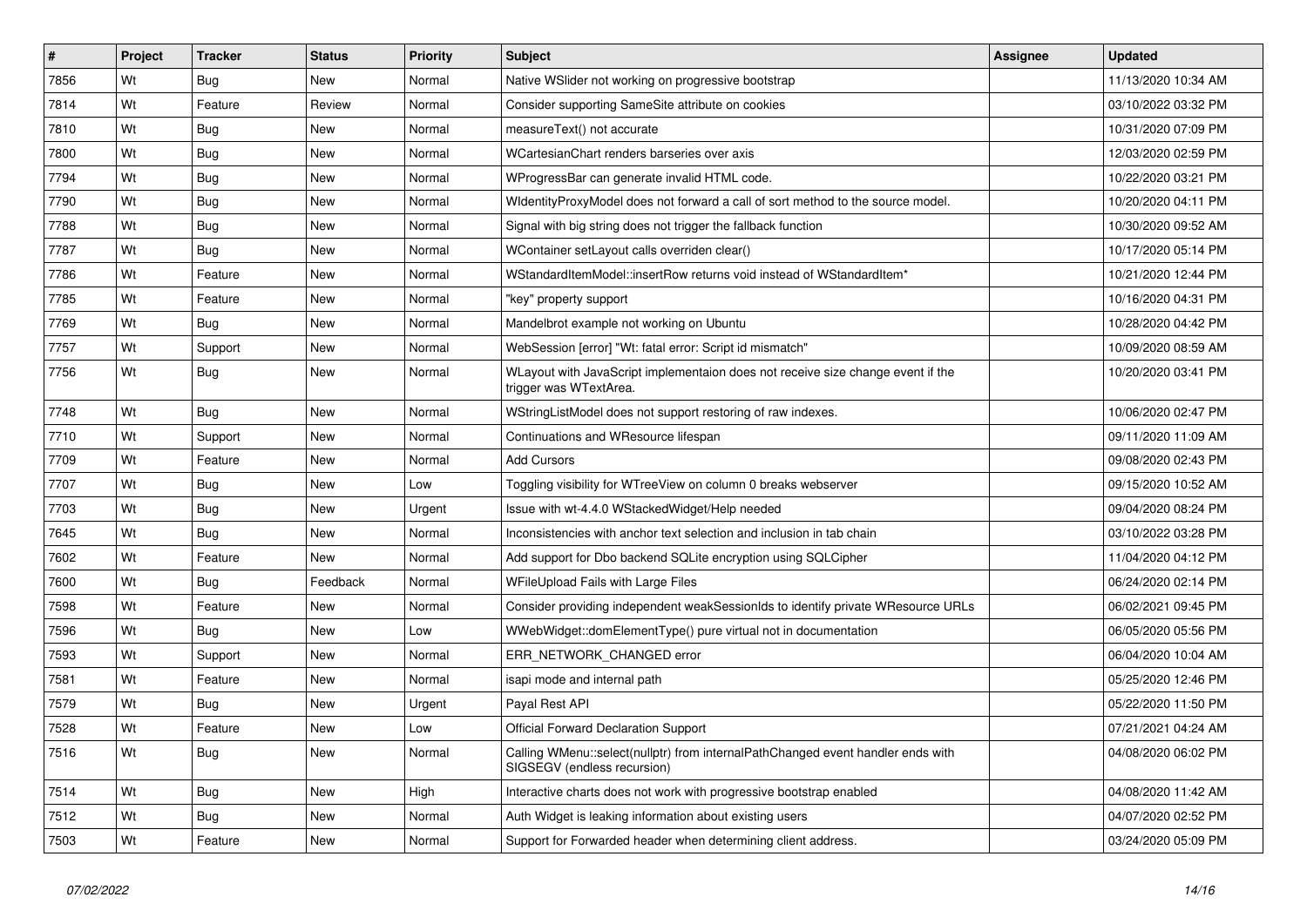| #    | Project | <b>Tracker</b> | <b>Status</b>     | <b>Priority</b> | Subject                                                                                                                                              | <b>Assignee</b> | <b>Updated</b>      |
|------|---------|----------------|-------------------|-----------------|------------------------------------------------------------------------------------------------------------------------------------------------------|-----------------|---------------------|
| 7481 | Wt      | Bug            | New               | Normal          | Having a long running command with a processEvents() call in it together with a timer<br>can result in clicked events being processed too many times |                 | 03/05/2020 11:25 AM |
| 7479 | Wt      | Bug            | New               | Normal          | WResource Multipart Request - Error parsing CGI request                                                                                              |                 | 03/04/2020 06:19 PM |
| 7478 | Wt      | Bug            | New               | Normal          | Editing column in wtableview                                                                                                                         |                 | 02/28/2020 10:04 PM |
| 7477 | Wt      | Bug            | New               | Normal          | Wt Axis zoomRangeChanged won't fire when adding/removing a series                                                                                    |                 | 02/27/2020 11:32 AM |
| 7465 | Wt      | Feature        | New               | Normal          | HTTP status code: 429 Too Many Requests (RFC 6585)                                                                                                   |                 | 03/03/2020 07:29 PM |
| 7464 | Wt      | Support        | New               | Normal          | Apache2 mod fcgid internal path                                                                                                                      |                 | 02/24/2020 02:39 PM |
| 7454 | Wt      | Support        | <b>New</b>        | Normal          | Popup in layout-based design                                                                                                                         |                 | 04/01/2020 11:30 AM |
| 7450 | Wt      | Feature        | New               | Normal          | Allow for the filesystem implementation to be switched to std::filesystem                                                                            |                 | 02/10/2020 02:19 PM |
| 7440 | Wt      | <b>Bug</b>     | <b>New</b>        | Normal          | WTimer results in excessive browser CPU and memory usage when connection is lost                                                                     |                 | 02/05/2020 09:57 AM |
| 7426 | Wt      | Support        | New               | Normal          | Wt::Response::createContinuation() with streaming                                                                                                    |                 | 02/04/2020 06:38 PM |
| 7424 | Wt      | Bug            | New               | Normal          | WContainerWidget::setContentAlignment() has no effect when item is hidden                                                                            |                 | 01/27/2020 10:24 AM |
| 7417 | Wt      | Feature        | Review            | Normal          | HiDPI canvas for WPaintedWidget                                                                                                                      |                 | 03/25/2022 03:29 PM |
| 7401 | Wt      | <b>Bug</b>     | New               | Normal          | removal of ' <meta content="noindex, nofollow" name="robots"/> '                                                                                     |                 | 01/16/2020 05:27 PM |
| 7396 | Wt      | Bug            | New               | Normal          | WTreeView not working when hidden during construction                                                                                                |                 | 01/30/2020 05:13 PM |
| 7389 | Wt      | Feature        | New               | Low             | WTable: support <caption></caption>                                                                                                                  |                 | 01/03/2020 11:20 AM |
| 7385 | Wt      | Feature        | New               | Normal          | More Dynamic Paths                                                                                                                                   |                 | 01/06/2020 05:17 PM |
| 7373 | Wt      | Support        | New               | Normal          | SEH Exception on Wt:DBO rollback                                                                                                                     |                 | 01/08/2020 10:31 AM |
| 7367 | Wt      | <b>Bug</b>     | New               | Normal          | Validators: delay validation until user has entered something                                                                                        |                 | 12/12/2019 03:48 PM |
| 7363 | Wt      | Feature        | New               | Low             | Access to Mail::Message::attachments()                                                                                                               |                 | 04/06/2020 09:30 PM |
| 7351 | Wt      | Feature        | <b>New</b>        | Low             | Give Date Edit alternative calendar                                                                                                                  |                 | 01/30/2020 12:44 PM |
| 7349 | Wt      | Feature        | New               | Normal          | Add WebGL 2.0 support (Equivalent to OpenGL ES 3) to WGLWidget                                                                                       |                 | 12/05/2019 04:52 PM |
| 7346 | Wt      | Support        | Feedback          | Normal          | Using WStandardItemModel and getting error: Wt internal error: Unexpected token: '-'                                                                 |                 | 02/06/2020 05:50 PM |
| 7314 | Wt      | Support        | New               | High            | Worker-Thread-Warning: "Wt: attachThread(): no thread is holding this application's<br>lock?"                                                        |                 | 11/07/2019 12:48 PM |
| 7295 | Wt      | Bug            | New               | Low             | WFileUpload is nearly always unresponsive when app is linked to wtfcgi                                                                               |                 | 10/25/2019 12:16 AM |
| 7292 | Wt      | Bug            | New               | Normal          | Refresh token and access type                                                                                                                        |                 | 10/28/2019 06:44 PM |
| 7281 | Wt      | <b>Bug</b>     | New               | Normal          | WFileUpload keeps previously applied styling when enableAjax() is called                                                                             |                 | 10/14/2019 01:36 PM |
| 7279 | Wt      | Feature        | <b>InProgress</b> | Normal          | WLineEdit add support for HTML5 email type                                                                                                           |                 | 06/29/2022 11:15 AM |
| 7278 | Wt      | Feature        | New               | Normal          | WFileUpload get selected file(s)                                                                                                                     |                 | 10/15/2019 11:10 AM |
| 7275 | Wt      | Bug            | Feedback          | Normal          | WDateTime + Dbo bug                                                                                                                                  |                 | 10/15/2019 01:09 PM |
| 7274 | Wt      | <b>Bug</b>     | Feedback          | Normal          | Dialog inconsistency                                                                                                                                 |                 | 01/26/2021 05:59 AM |
| 7268 | Wt      | Bug            | Feedback          | Normal          | Session timeout issues                                                                                                                               |                 | 10/04/2019 02:59 PM |
| 7260 | Wt      | <b>Bug</b>     | Confirmed         | Normal          | WStandardItemModel::removeRows ajaxMode() assertion fail after upgrading to 3.4.1                                                                    |                 | 09/27/2019 10:45 AM |